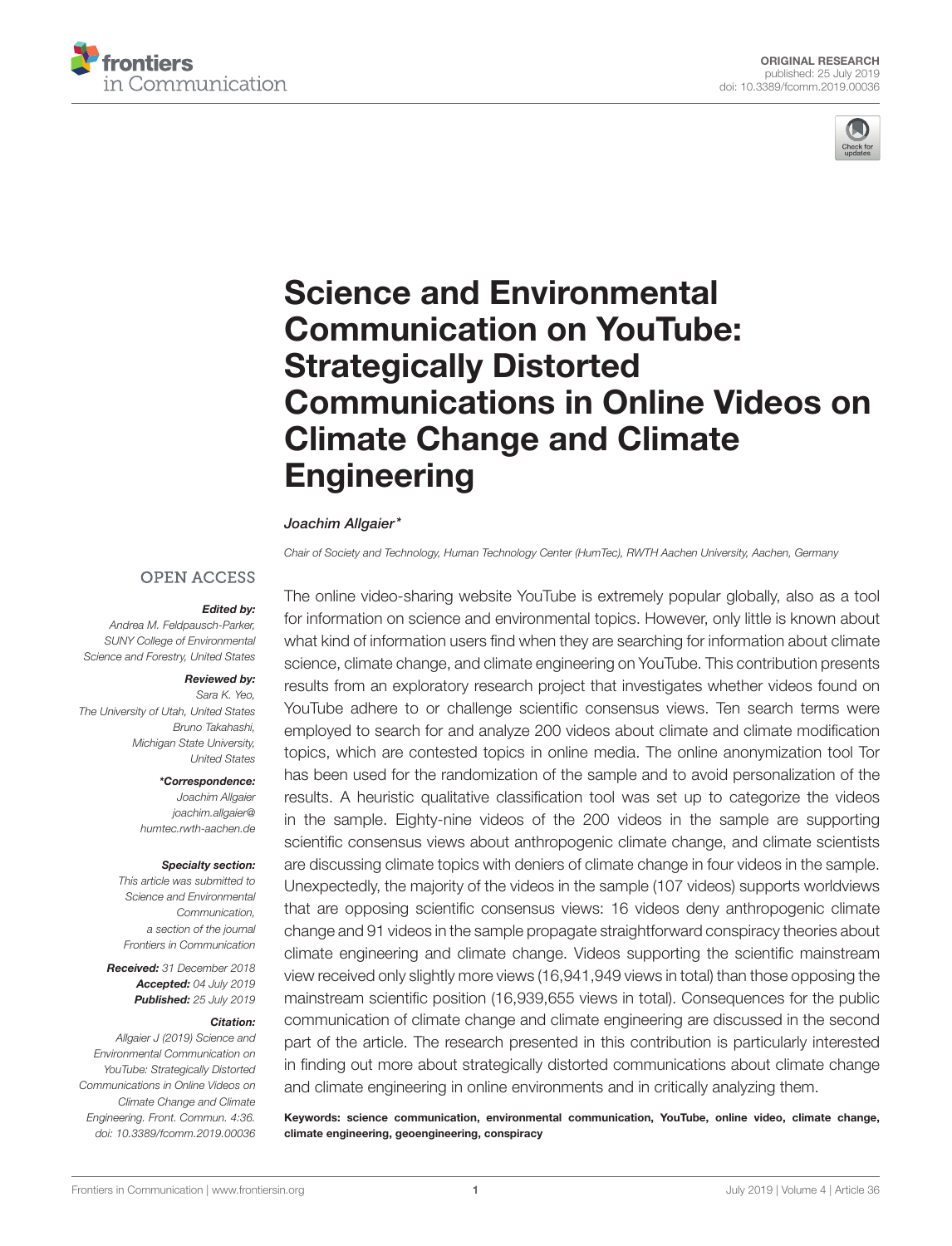# INTRODUCTION

Climate change is a grand global challenge that affects the whole of humanity. National solutions alone will not be sufficient to deal adequately with the resulting global problems. Not only political parties, NGOs and industry but also citizens of different backgrounds need to be enrolled in a global public debate about climate change in order to find practical solutions for social, political, economic, and environmental consequences. In order to be able to participate meaningfully it is crucial to argue and discuss on the best scientific evidence base possible. The Intergovernmental Panel on Climate Change (IPCC)<sup>[1](#page-1-0)</sup>, working under the auspices of the United Nations, has the aim to provide the world with an objective scientific view on climate change and its social, political, economic, and environmental impacts. One big question, however, is how the scientific evidence base provided by the IPCC reaches the citizens and other stakeholders. The public and political debate around climate change is known to be heavily influenced and often biased and distorted when it comes to the "scientific facts" of climate change. For instance, [Oreskes and Conway \(2010\)](#page-13-0) have shown in great detail how the science base for climate change and climate experts have gotten under attack from various counter-experts in order to manufacture doubt on the evidence base and the actual experts. It is very difficult to reach informed decisions if the public communication of the scientific consensus view on climate change is being distorted and sometimes portrayed in a way as if there was no scientific consensus. The impacts and consequences of climate change will most likely become even more severe in the near future and climate scientists such as [Keith \(2013\)](#page-13-1) argue that we must consider deploying climate engineering technologies to slow the pace of global warming and climate change. However, the uses of climate engineering technologies are controversial not just among scientists and also a contentious issue in expert and public discussions. An objective discussion of climate change and the potential application and pros and cons of climate or geoengineering technologies is being hampered by various actors that are either denying climate change or peddling conspiracy theories about climate change and climate engineering. Media coverage shapes discourses and actions on climate change (e.g., [Boykoff and Roberts, 2007\)](#page-12-0) and climate engineering [\(Buck,](#page-12-1) [2013\)](#page-12-1). While the coverage in journalistic media is overseen by various types of editors that at least theoretically apply some forms of quality control (e.g., [Schäfer and Schlichting, 2014\)](#page-14-0) there are no gatekeepers in social online media so that misinformation and incivility can also be found in social media communications about climate change and climate engineering (e.g., [Brossard,](#page-12-2) [2013;](#page-12-2) [Brossard and Scheufele, 2013\)](#page-12-3). It has been reported that the use of online videos and particularly the online videoportal YouTube is on the rise as a global communication and information channel on contemporary issues and that it might potentially be replacing conventional journalistic news channels at some point (e.g., [Kalogeropolous et al., 2016;](#page-13-2) Haarkötter and Wergen, [2019\)](#page-13-3). For instance, a recent survey by the Pew Research Center [\(2018\)](#page-13-4) has found that a majority of Americans across a wide range of demographic groups are YouTube users. Around half (53%) of YouTube users say the site is at least somewhat important for helping them understand things that are happening in the world—with 19% saying it is very important to them for this reason<sup>[2](#page-1-1)</sup>. Online videos have become an important global information source, also for environmental and scientific issues and topics [\(León and Bourk, 2018\)](#page-13-5). However, so far very little is known about science and environmental information via YouTube and how topics relating to climate change and climate engineering are represented there. The research presented in this contribution has the aim to shed some light on the question if the content that users find on YouTube, when they are searching for information on climate change and climate engineering, will adhere or contradict scientific views on this issue.

# SCIENCE AND ENVIRONMENTAL COMMUNICATION ON YOUTUBE

The online video-sharing website YouTube has been a phenomenal success since its launch in 2005. Today YouTube is one of the most popular internet sites and also the second most popular search engine used after Google in many countries [\(Welbourne and Grant, 2015\)](#page-14-1). It belongs to Alphabet Inc., a holding company that is also the parent company of Google<sup>[3](#page-1-2)</sup>. According to its self-description YouTube has over a billion<sup>[4](#page-1-3)</sup> users, almost one-third of all people on the Internet [\(YouTube,](#page-14-2) [2018\)](#page-14-2). Many citizens do use YouTube as a source of information about issues concerning science, technology, and medicine [\(Allgaier, 2016\)](#page-12-4). Research has shown that high reading levels are required to comprehend web-based textual information on science, technology, and medicine (e.g., [Berland et al., 2001;](#page-12-5) [Korakakis et al., 2009\)](#page-13-6), and that might be a reason why many people prefer to use and watch YouTube videos in order to find information about scientific and other issues that interest them.

YouTube is particularly popular among young people. For instance, a recent study in Germany found that 94% of youths between 12 and 19 years are familiar with YouTube and that 81% use it regularly (Medienpädagogischer Forschungsverbund Südwest, [2015\)](#page-13-7). Another representative study from Germany [\(Forum Wissenschaftskommunikation, 2016\)](#page-13-8) found that almost four out of five (78%) of questioned young people between 14 and 29 years said that they use YouTube (and other online video platforms) specifically to get informed about science and research. A recent study from Austria [\(Artworx, 2015\)](#page-12-6) found that 65% of the YouTube users in Austria use it for learning or getting informed about topics such as science, health and technology. If YouTube is so influential and so many people are using it to get informed about science and research, the big question is what kind of information they find there, for

<span id="page-1-1"></span> $^2$  See: www.pewinternet.org/2018/11/07/many-turn-to-youtube-for-childrens[content-news-how-to-lessons/#the-views-and-experiences-of-youtube-users](www.pewinternet.org/2018/11/07/many-turn-to-youtube-for-childrens-content-news-how-to-lessons/#the-views-and-experiences-of-youtube-users) 3 See:<https://abc.xyz/>

<span id="page-1-3"></span><span id="page-1-2"></span><sup>4</sup>According to the online statistics portal statista it will be 1.58 billion in 2019 and 1.68 billion in 2020. See: [https://www.statista.com/statistics/805656/number](https://www.statista.com/statistics/805656/number-youtube-viewers-worldwide/)[youtube-viewers-worldwide/](https://www.statista.com/statistics/805656/number-youtube-viewers-worldwide/)

<span id="page-1-0"></span><sup>1</sup> See:<https://www.ipcc.ch/>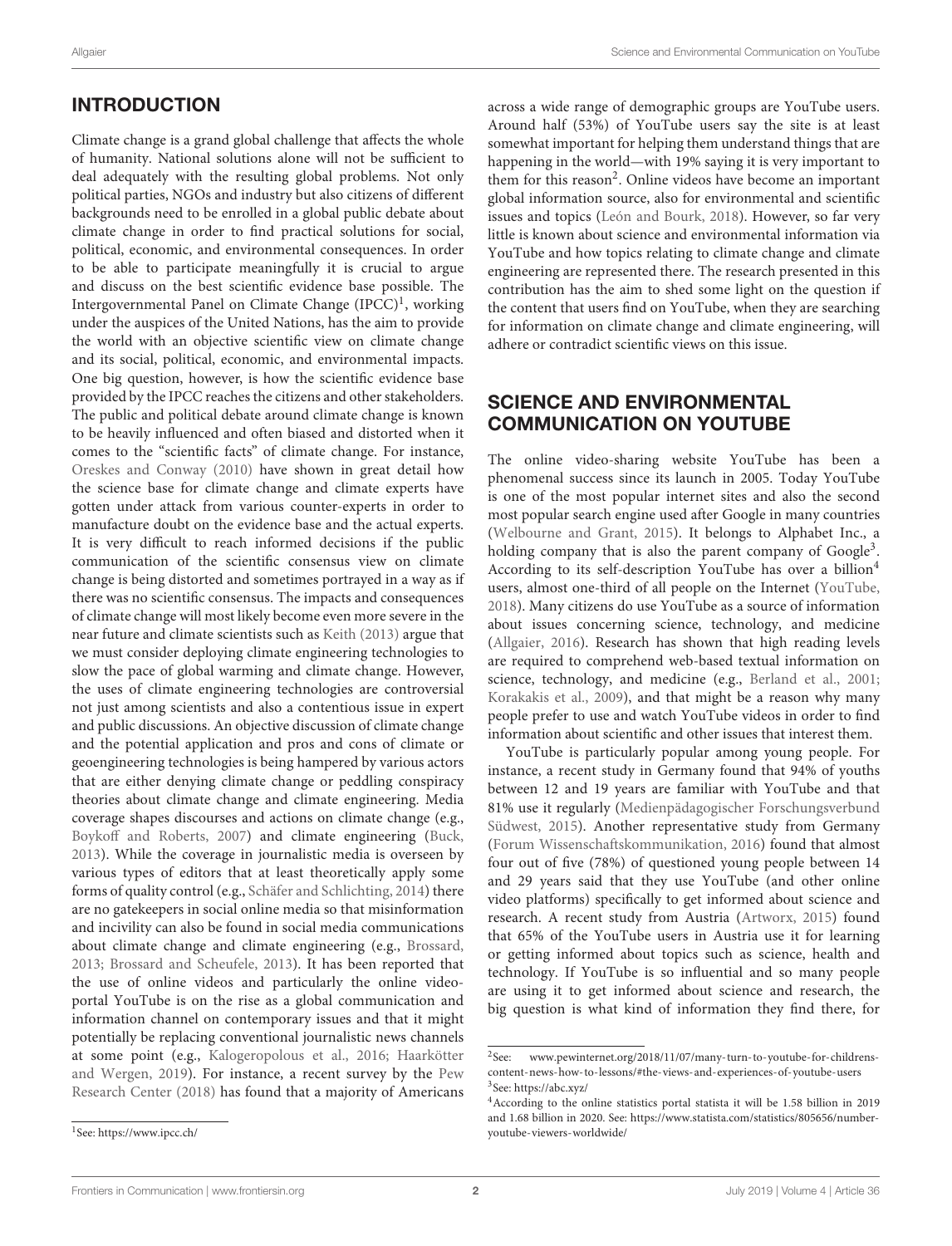instance if they are searching for information on climate change or climate engineering.

The video format as such has a great potential for disseminating knowledge, it allows using visual and audio channels in isolation or both combined for transmitting text, images, animations, films, subtitles, multiple languages, and many other innovative and creative means of communication (e.g., [Allgaier and Svalastog, 2015\)](#page-12-7). Technically it could be a powerful tool for education and science and environmental communication, but its full potential still needs to be examined and developed [\(Körkel and Hoppenhaus, 2016\)](#page-13-9). However, so far science and environmental communication on YouTube is still a very under-researched topic (e.g., [Allgaier, 2018;](#page-12-8) León and Bourk, [2018\)](#page-13-5). [Welbourne and Grant \(2015\)](#page-14-1), for instance, state that it was hard to find any studies that have investigated science communication on YouTube specifically.

Science communication on YouTube is getting increasingly professional. Also science communicators independent of institutional or personal commitments are applying progressively higher standards, for instance concerning aesthetics, and production quality [\(Muñoz Morcillo et al., 2016\)](#page-13-10). Some science YouTubers, such as Veritasium<sup>[5](#page-2-0)</sup>, VSauce<sup>[6](#page-2-1)</sup>, or SciShow<sup>[7](#page-2-2)</sup> for instance, reach many million viewers on YouTube and also have millions of subscribers to their video channels [\(Geipel, 2017,](#page-13-11) [2018\)](#page-13-12). [Lovell \(2015\)](#page-13-13) observed: "With hundreds of millions of video views, the new faces of science communication are lighting up the web and reaching more young people than Carl Sagan and Neil deGrasse Tyson combined." Using YouTube for science and environmental communication has various advantages: it does allow passive consumption of the users, but it also allows building communities and establishing dialogues with various audiences [\(Erviti and Stengler, 2016\)](#page-13-14).

One important question about science communication on YouTube is whether content created by amateurs in general reaches as much members of the public as content created by professional media organizations. [Welbourne and Grant \(2015\)](#page-14-1) have found in an empirical study that amateur users that are communicating science via YouTube do not need to fear the professionally generated content made by financially wellequipped organizations. In their sample of YouTube science channels they found that professional media corporations had posted far more videos than the user-generated channels. However, the user-generated channels had significantly more subscriptions and channel views than the professional ones. Therefore, they conclude that YouTube users seem to be happy watching amateur science videos, but their makers need to engage with their audiences.

Another big question concerns the quality of content on platforms such as YouTube. Various studies, mainly from the area of health communication have shown, that the quality of information on YouTube strongly varies and that it is often strongly biased and, from a biomedical or scientific point of view, often inaccurate or erroneous and potentially harmful [\(Allgaier, 2018;](#page-12-8) [Haslam et al., 2019\)](#page-13-15). For instance, one recent study compared information about a reported link between MMR vaccination and the development of autism in children, for which there is no scientific evidence, on YouTube, Google, Wikipedia, and the scientific database PubMed (Venkatraman et al., [2015\)](#page-14-3). The study authors assert that from a biomedical point of view the lowest quality of information was found on YouTube and that the factually incorrect information also stayed there for the longest time without being corrected. YouTube is also a notorious Eldorado for conspiracy theories and other highly controversial content, for instance about the Ebola Virus disease [\(Allgaier and Svalastog, 2015;](#page-12-7) [Basch et al., 2015\)](#page-12-9). One reason for this is that YouTube is a social media site without any quality or editorial control; virtually everybody can open an account and upload content on this platform [\(Soukup, 2014\)](#page-14-4) and it is also possible to find "nonsensical" contributions that would probably not find their way into mainstream journalistic media (e.g., [Michael, 2017\)](#page-13-16).

So far the climate change topic has not received a great deal of attention in research about science and environmental communication on YouTube. For instance, a recent review on climate change in social media [\(Pearce et al., 2018\)](#page-13-17) has found that so far the research has strongly focused on Twitter and large-scale quantitative textual approaches. The authors argue that future work should embrace smaller scale studies, qualitative approaches, and the inclusion of visual platforms, such as YouTube or Instagram, which remain understudied. So far only little is known about how climate topics are dealt with on online video platforms such as YouTube, despite their global popularity.

Another big question is how climate change has been depicted in online videos and if user generated content is as reliable as that of professional media organizations. [Erviti et al. \(2018\)](#page-13-18) have examined a sample of online videos on climate change, which were obtained from Google videos, in order to investigate this issue. Their main finding is that they have found evidence for strategically distorted communications in which it is claimed that the scientific debate on climate change is still ongoing and that there is no scientific consensus on climate change: "Climate change remains an issue with a relatively high level of controversy despite the consolidation of scientific consensus around the issue" [\(Erviti et al., 2018,](#page-13-18) p. 46). The authors point to the strong influence of special interest groups but assert that other psychological, social, and cultural factors must also be taken into account for a better understanding of climate change in online videos. Erviti et al. have also found that the uploaded user generated content about climate change in their sample in general is more controversial and in their eyes of dubious veracity than videos coming from professional media organizations or scientific institutions.

Concerning online videos about climate change another question is if content specifically created for online video platforms reaches more or as much audiences as those that had been produced for TV and then been posted on the web. De Lara et al. [\(2017\)](#page-13-19) have studied a sample of online videos on climate change retrieved from the Google video search engine in order to answer this question. The authors found that videos on climate change that have been created especially for online environments

<span id="page-2-0"></span><sup>5</sup><https://www.youtube.com/user/1veritasium>

<span id="page-2-1"></span><sup>6</sup><https://www.youtube.com/user/Vsauce>

<span id="page-2-2"></span><sup>7</sup><https://www.youtube.com/user/scishow>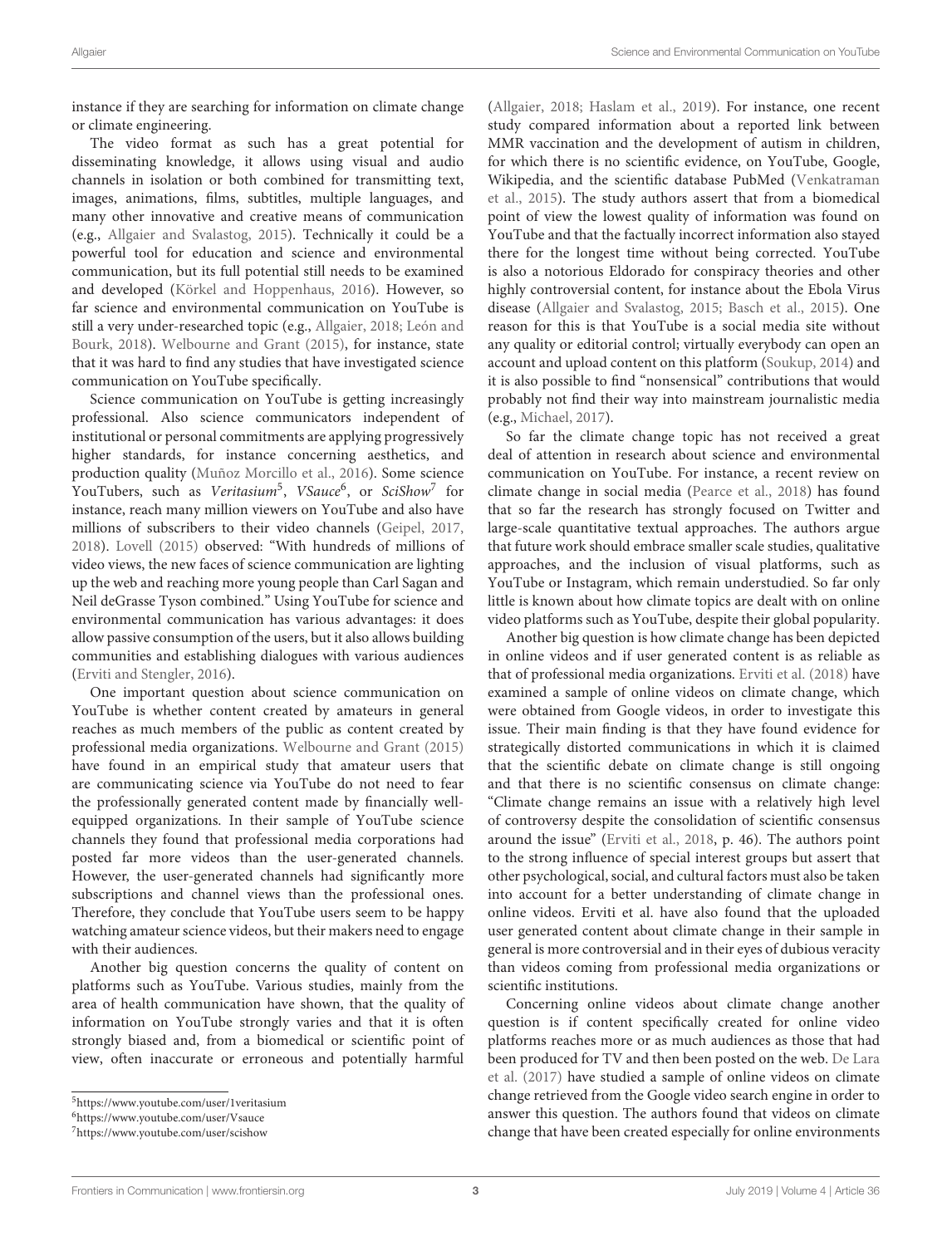attracted more viewers and led to more public engagement than videos produced specifically for TV stations. They conclude that "the capacity of online videos on climate change to generate visits and foster audience participation is greater when the online video has been specifically designed to be transmitted on the Internet, rather than when it has been produced to be broadcast on television and is later published on the internet. Nevertheless, we have also observed that the full potential of the online video format is not harnessed, as the majority of such videos do not include elements that foster user interaction and that might thus increase dissemination" [\(De Lara et al., 2017,](#page-13-19) p. 18). As a result, it seems that public communication of climate change could profit enormously from the creation of scientifically accurate videos that have been created specifically for online video platforms with interactive elements that engage various audiences.

However, it is not very clear how various audiences do prefer to engage interactively with video content and what the outcomes of such interactions are. [Shapiro and Park \(2015\)](#page-14-5), for instance, have focused their research on a specific element of aforementioned user interaction: They have selected a sample of YouTube videos focusing on climate change and have conducted a semantic analysis of comments on the video. They found that the comments did not necessarily address the issues raised in the YouTube videos. However, the majority of comments were science-focused: "The results indicate that, regardless of the narrative, science-based comments dominated, but often discussed climate change in general instead of specific videos to which they were attached. In the absence of gatekeepers, YouTube users rode the coattails of popular videos about climate change, and addended the videos' messages by highlighting evidence of weak, strong, or politicized science" (Shapiro and Park, [2015,](#page-14-5) p. 115). These results suggest that many viewers use the opportunity to add their feedback to the videos. However, in many cases the comment section is not necessarily used as intended but also used to point viewers to alternative (non-scientific) sources and views and discuss more general issues and not the actual content of the video. Research on commenting behavior in different online contexts has found that particular ways of commenting can indeed alter the interpretation of the actual online content by various users (e.g., [Anderson et al., 2013\)](#page-12-10).

Not only the comment sections, which are often but not always open for the points of views of the viewers, but also non-content specific meta information such as the number of views could technically be used to influence the perception of the content. [Spartz et al. \(2017\)](#page-14-6) have conducted an online experiment in order to explore the role of contextual information embedded in YouTube as normative social cues to users. They have taken a YouTube video about climate change and experimentally examined whether the number of views listed under the video had an influence on the viewers' thoughts about how others feel about climate change and perceptions of issue salience. They found that the meta-information such as the number of views displayed on YouTube indeed had an influence: "Participants in this experiment were exposed to a YouTube video about climate change using two experimental conditions, one providing a small number of views under the video and the second listing a large number of views. Results suggest that the "number of views" cue did, indeed, influence participant perceptions of the importance assigned by other Americans to the issue of climate change. Further, compared to low self-monitoring participants, high self-monitoring participants registered an increase in their own judgment of issue importance" [\(Spartz et al., 2017,](#page-14-6) p. 1).

Unfortunately, very little is known so far about how various social groups use YouTube as a tool for recruiting and engaging audiences for issues such as climate activism. Askanius and Uldam [\(2011\)](#page-12-11) provide a rare exception and have studied how the radical activist network "Never trust a Cop" (NTAC) used YouTube for climate change activism and for mobilizing protest against the 15th UN Climate Conference, COP 15, in Copenhagen. Through interviews with activists the authors found out that from the point of view of the activists YouTube is an ambiguous space for contesting dominant social discourses. On the one hand it is embedded in a hostile and marketdriven capitalist media environment, that they see also partly responsible for what they are protesting against. On the other hand, the use of YouTube is necessary for reaching and mobilizing new audiences that they could not reach by the use of their own alternative activist networks alone. Consequently, YouTube videos have also been embedded in many alternative media platforms. In this sense the use of YouTube serves a dual purpose: to reach new audiences and the mass media (for instance by posting spectacular videos calling for violent riots), but also as a mobilization call for their established members and followers. Clearly, more research is needed on how various social groups use online video platforms such as YouTube for engaging audiences and the dissemination of content on climate change and other science and environmental communications.

These publications show that so far only a small set of particular issues in relation to climate change on YouTube has been studied empirically. The research so far infers that online videos provide an important channel for the public communication of climate change, but also that further research is needed to get a better understanding on climate topics in online videos and their impacts on various audiences. It is fair to say that there are still big gaps in the research literature. For instance, so far no research is available on how topics such as climate engineering or geoengineering are represented in online video platforms such as YouTube.

Another important aspect of environmental and science communication on YouTube is pointed out by [Jaspal et al.](#page-13-20) [\(2014\)](#page-13-20). They have examined the representation of Fracking (extraction of shale gas through hydraulic fracturing) on YouTube. This method of geological resource extraction is highly controversial for its environmental and economic cost and benefits and other side-effects. [Jaspal et al. \(2014\)](#page-13-20) have analyzed the fifty most viewed YouTube videos about "fracking shale gas" using qualitative thematic analysis. The results showed that the analyzed YouTube videos did not only discuss environmental and economic costs and benefits, but also social and psychological impacts on individuals and communities. The authors note that these impacts of fracking on those involved in it or those living in the vicinity of fracking sites so far had hardly been noticed or even studied. The value of studying YouTube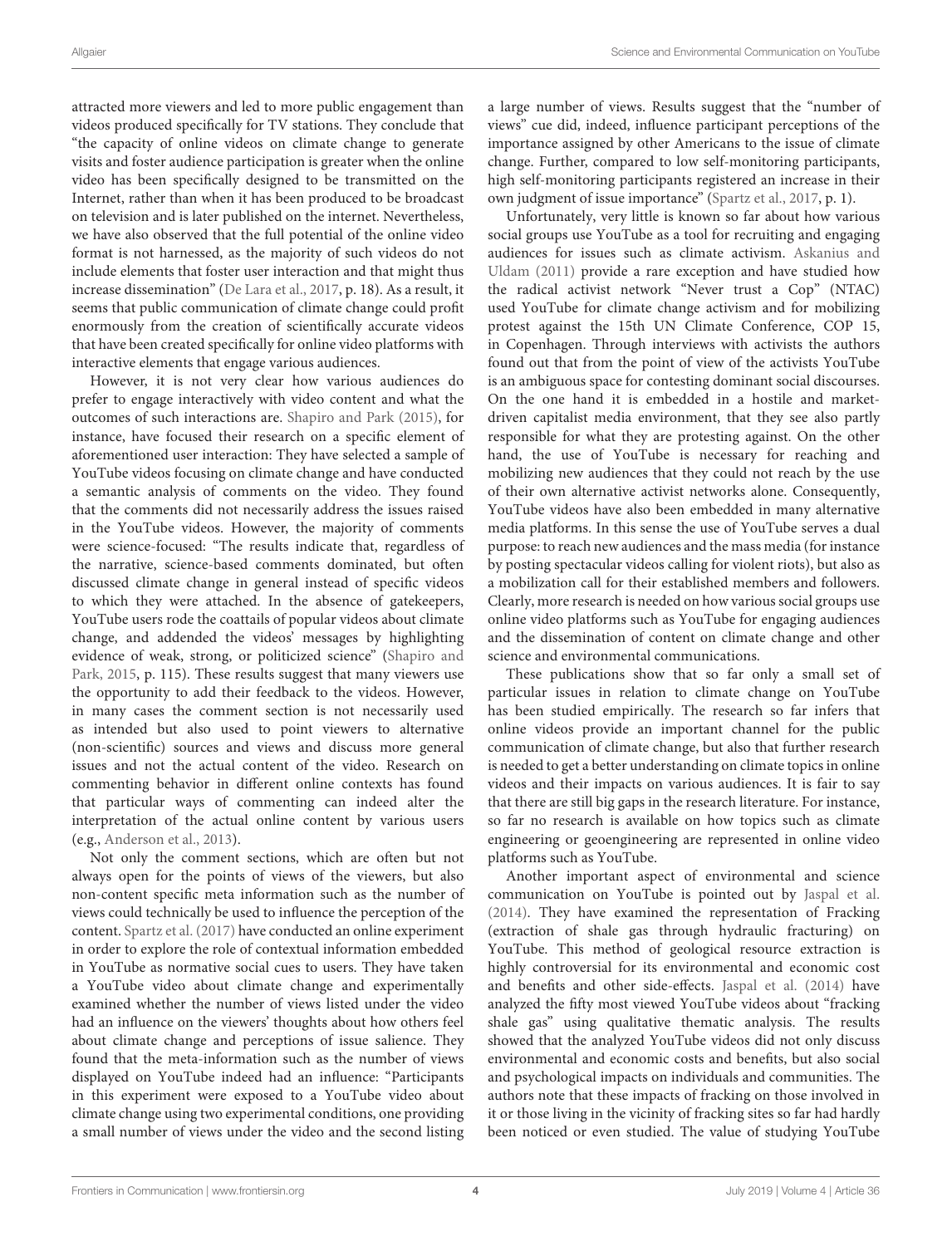forms of identity threats. Following this line of research, it would be interesting to find out if there are also YouTube videos that represent the views of those that are already heavily affected by climate change.

In this context, is very important to understand that YouTube is not only a valuable "cultural archive" of online video content but also a growing social online community in which some users subscribe to the channels of other users and react in the form of video responses, and others use textual comments or like, recommend, and share contents and so on [\(Burgess and Green,](#page-12-12) [2009\)](#page-12-12). [Snickars and Vonderau \(2009\)](#page-14-7) describe YouTube as a platform, an archive, a library, a laboratory, a database and a medium at the same time. [Kavoori](#page-13-21) [\(2011,](#page-13-21) p. 3) therefore suggests "to see YouTube as much more than a website—it is a key element in the way we think about our on-line experience and (shared) digital culture." [Hartley \(2012\)](#page-13-22) describes the internet as a mixture of "probability archives," with YouTube being the prime example. This means that one cannot know what content one will find once one starts searching there and that the content of YouTube is evolving and dynamic, but not reliable:

"YouTube is an unreliable archive. You never know what you'll find or not find, and the archive changes constantly. A probability archive is random, complex, uncertain, indeterminate, and evolving as to its contents at any given moment. But it contains much more information than a regular archive can manage." [\(Hartley, 2012,](#page-13-22) p. 167).

In the context of this contribution the main question is what kind of information users will find when they are looking for climate change and climate engineering on YouTube. Following [Hartley \(2012\)](#page-13-22) it is uncertain what kind of content is stored on YouTube, and how the quality of the information is. Even when one is looking for scientific terms and issues, it might still be the case that the resulting videos that come up as search results are parodies, mashup, remix and music videos, advertisements, PR material and commercials, but they can also be academic lectures and reports and clips from mainstream TV stations and products of professional science and environmental correspondents. All content on YouTube has equal weight since no one is curating the video archive (see also: [Gehl, 2009\)](#page-13-23).

For these reasons the video-sharing site YouTube has become almost an epitome of participatory culture (Burgess and Green, [2009\)](#page-12-12). However, this fact is not without problems. For instance, when an unknown disease is breaking out, rather little scientifically verified information is available at first and YouTube (together with various other social media sites) becomes a prime channel for spreading misinformation and harmful rumors [\(Basch et al., 2015\)](#page-12-9). Another reason for the spread of problematic and potentially harmful content is that video formats have become extremely popular and rapid technological advances and mobile technologies allow more and more people not just to watch videos, but also to produce and upload them themselves. From the point of view of the scientific community there is an obvious downside. Actors that deny climate change or promulgate conspiracy theories about climate engineering can easily use online videos to spread their views quickly and globally.

In this contribution YouTube is understood as a boundary object [\(Star and Griesemer, 1989;](#page-14-8) [Bowker and Star, 1999\)](#page-12-13). Boundary objects bring various social worlds or "communities of practice" together and they are necessary to negotiate areas of overlap between multiple social worlds. It has already been mentioned that YouTube is more than just a social media site, it has various qualities and meanings for different people and it is used for various purposes by a very diverse set of users. A boundary object is any object that is part of multiple social worlds and that facilitates communication between them; it has different identities in the various social worlds that it inhabits [\(Star and Griesemer, 1989\)](#page-14-8). Therefore, boundary objects must be simultaneously concrete and abstract, fluid, and well-defined, or in the words of Star and Griesemer:

"Boundary objects are objects which are both plastic enough to adapt to local needs and the constraints of the several parties employing them, yet robust enough to maintain a common identity across sites" [\(Star and Griesemer, 1989,](#page-14-8) p. 393).

In their seminal paper on boundary objects Star and Griesemer [\(1989\)](#page-14-8) explicitly mention repositories as one type of boundary objects. I will revisit the boundary object concept after explicating the search terms used and the methodological approach of this study and presenting the main results of this study.

# INVESTIGATING CLIMATE, CLIMATE CHANGE AND CLIMATE ENGINEERING ON YOUTUBE

Social scientists, (social) media and (science) communication researchers have just begun to study YouTube and other online video-sharing websites empirically, and there is still a gap in the research literature on what kind of contents users find there, how they find it there, who uploads content with what kinds of intentions and how different groups of users perceive and make sense of the content they find on online video-sharing websites, such as YouTube. The aim of this research is to find out more about what kind of information concerning climate change and climate engineering users find on YouTube. Here it is of special interest if the information found on YouTube corresponds with mainstream scientific positions or if it challenges scientific views. Ten search terms were used to find videos on YouTube. These were:

- 1. Climate
- 2. Climate Change
- 3. Climate Engineering
- 4. Climate Manipulation
- 5. Climate Modification
- 6. Climate Science
- 7. Geoengineering
- 8. Global Warming
- 9. Chemtrails
- 10. Climate Hacking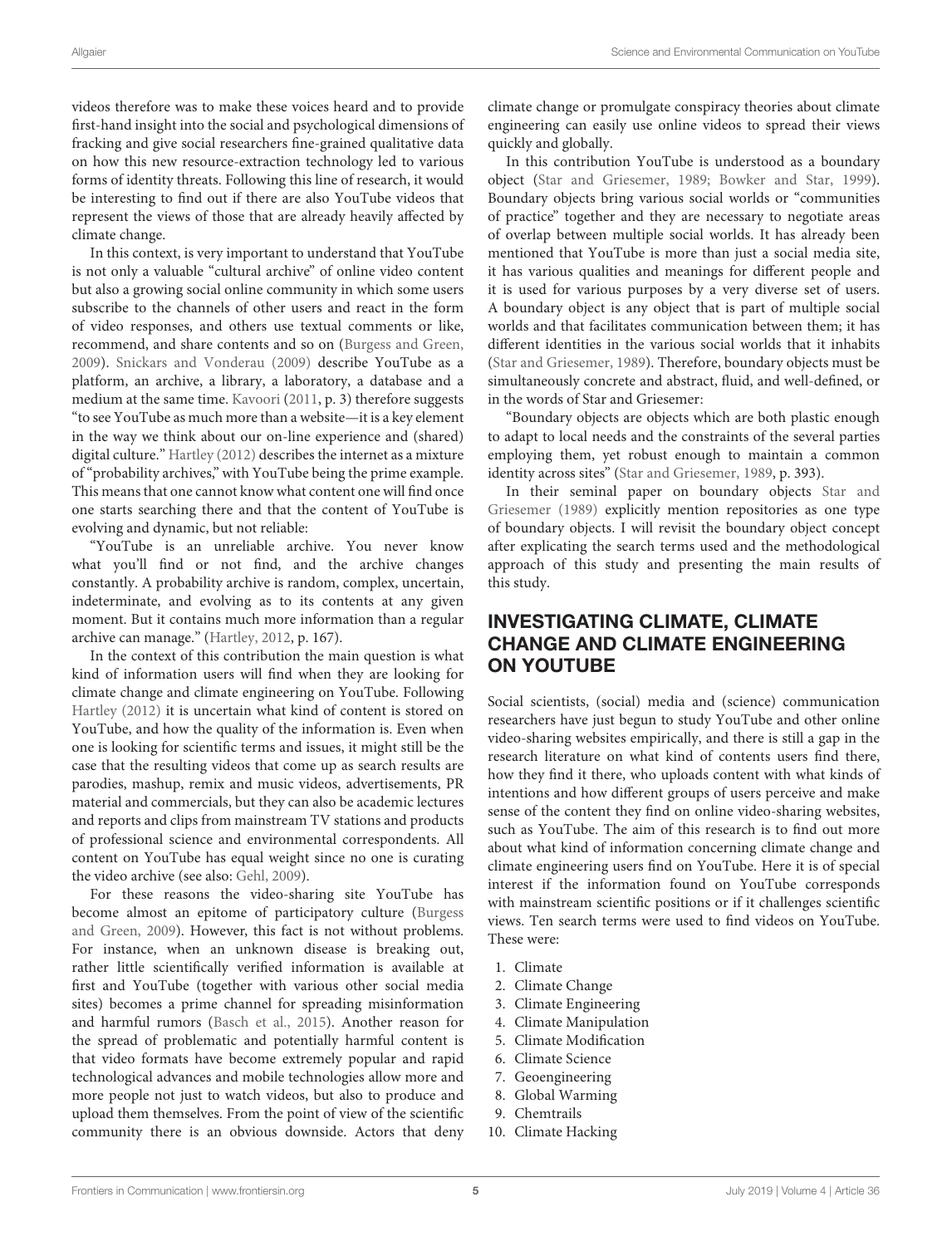The ninth and tenth search terms are terms that are often used by opponents of mainstream science, particularly in online environments<sup>[8](#page-5-0)</sup>. They have been included in the sample as control terms to find out whether these searches lead to different results than the previous terms and whether these results then support or challenge mainstream scientific views.

The search terms relating to climate and climate modification topics were selected because climate topics are currently of particular social relevance and have been broadly discussed in public, politics, and the media (e.g., [De Lara et al., 2017\)](#page-13-19). [Painter et al. \(2016\)](#page-13-24) have argued that it is of particular importance to understand how digital media cover climate and climate change topics, because they are very influential, but also because specialist correspondents on science and the environment have been reduced in many of the traditional journalistic media organizations.

Various studies found that in the expert community of scientists that are studying climate change professionally there is a scientific consensus on anthropogenic global warming and global climate change<sup>[9](#page-5-1)</sup>. For instance, a survey of over 12,000 peerreviewed climate science papers by [Cook et al. \(2016\)](#page-12-14) has found a 97% consensus in the peer-reviewed literature that humans are causing global warming. From a scientific point of view, it is a fact that climate change is happening and that it is caused by human beings (e.g., [National Academy of Science, 2010\)](#page-13-25).

A technical approach that is discussed in scientific and engineering expert communities is to apply climate engineering or geoengineering to deal with or mitigate the consequences of anthropogenic climate change with technical means. The [Royal Society](#page-13-26) [\(2009,](#page-13-26) p. 77), for instance, defines geoengineering as: "The deliberate large-scale manipulation of the planetary environment to counteract anthropogenic climate change." The terms climate engineering and geoengineering are often used interchangeably and involve technologies, such as carbon dioxide removal techniques, solar radiation management techniques, and others such as massive forestation to absorb greenhouse gases such as Carbon dioxide (CO2) [\(Royal Society, 2009\)](#page-13-26). Both the terms climate engineering and geoengineering stem from scientists and scientific discussions about how to deal with or mitigate the consequences of anthropogenic climate change with technical means. Compared to other scientific fields it is a rather young epistemic community that considers using technoscientific means, among others, for dealing with the consequences of climate change (e.g., [Matzner and Barben,](#page-13-27) [2018\)](#page-13-27). However, climate and geoengineering are seen as very risky technologies that are also controversially discussed within the scientific community [\(Stilgoe, 2015\)](#page-14-9).

In some media reports and especially on the Internet climate engineering and geoengineering sometimes appear together

<https://www.skepticalscience.com/Climategate-CRU-emails-hacked.htm>

with another term: "chemtrails". For instance, in Germany it was reported that Member of Parliament Martin Bäumer posed a question to the German Parliament in December 2016 about geoengineering and the harm that "chemtrails" cause [\(Fisser, 2016\)](#page-13-28). In Austria, Norbert Hofer, right-wing presidential candidate in the year 2016, has also initiated various parliamentary inquiries about "chemtrails" and the dangers that he thinks they are posing to the citizens (e.g., [Hofer,](#page-13-29) [2007\)](#page-13-29). The term "chemtrails" is derived from the condensation trails of airplanes in the sky (contrails). Some call them "chemtrails" because they think they have been purposefully enriched with toxins, microchips or other harmful substances and consider them as evidence for clandestine government, military, industry, or other research operations (e.g., [Hepfer,](#page-13-30) [2016\)](#page-13-30). "Chemtrail" conspiracy theorists often also deny the IPCC view on anthropogenic climate change for various reasons. In their view it is a made up reason for applying secret harmful atmospheric spraying programs. [Cairns \(2016\)](#page-12-15) studied the "chemtrail" activist movement and describes its worldview as that of a world conspiracy theory that includes the belief in a powerful, evil, and clandestine group that aspires to global hegemony, a position that is clearly located beyond scientific mainstream positions.

[Shearer et al. \(2016\)](#page-14-10) have investigated the "chemtrail" conspiracy issue empirically. They surveyed two groups of experts: atmospheric chemists with expertise in condensation trails and geochemists working on atmospheric deposition of dust and pollution to evaluate the claims of people who believe in a secret large-scale atmospheric program. The results of the survey show that 76 of the 77 scientists (98.7%) that took part in this study said they had not encountered evidence of a secret large-scale atmospheric program. From a scientific point of view, it is fair to say that the "chemtrails" discourses are mere conspiracy theories and have no relation to geoengineering, climate engineering, climate science or climate change as they are discussed within the scientific and engineering communities. [Tingley and Wagner](#page-14-11) [\(2017,](#page-14-11) p. 5) assert: "Chemtrails are not real. Belief in the chemtrails conspiracy is. Between ∼30 and 40% of the general US public appear to subscribe to versions of the conspiracy theory, numbers only topped by the large fraction (∼60%) of social media discourse, more on Twitter, focused on the topic." The term "chemtrails" was also included in the sample because it appeared in the media and particularly often in the Internet and in social media discussions referring to climate and geoengineering. YouTube as a social media site is also known as a popular platform for political and many other "marginal" forms of activism (e.g., [Uldam and Askanius, 2013\)](#page-14-12).

Studying audio-visual content on YouTube empirically is still challenging. There are many elements that could be studied, for instance the genre of videos, the user statistics, the algorithmic recommender system of YouTube, or the comments from other users, among others [\(Kavoori, 2011\)](#page-13-21). In (health) communication research it has become a convention to take, for instance, 100 videos that have received the highest number of views and that appear after entering a particular search term or search string. Then these videos are analyzed for their medical accuracy (e.g., [Basch et al., 2015\)](#page-12-9). This approach, however, is not going to

<span id="page-5-0"></span><sup>8</sup> See for instance:

<http://contrailscience.com/a-brief-history-of-chemtrails/>

[https://slate.com/technology/2015/02/nrc-geoengineering-report-climate](https://slate.com/technology/2015/02/nrc-geoengineering-report-climate-hacking-is-dangerous-and-barking-mad.html)[hacking-is-dangerous-and-barking-mad.html](https://slate.com/technology/2015/02/nrc-geoengineering-report-climate-hacking-is-dangerous-and-barking-mad.html)

<span id="page-5-1"></span><sup>&</sup>lt;sup>9</sup>See also the more detailed summaries of research on the scientific consensus on global climate change at: [https://www.skepticalscience.com/global-warming](https://www.skepticalscience.com/global-warming-scientific-consensus-advanced.htm)[scientific-consensus-advanced.htm](https://www.skepticalscience.com/global-warming-scientific-consensus-advanced.htm)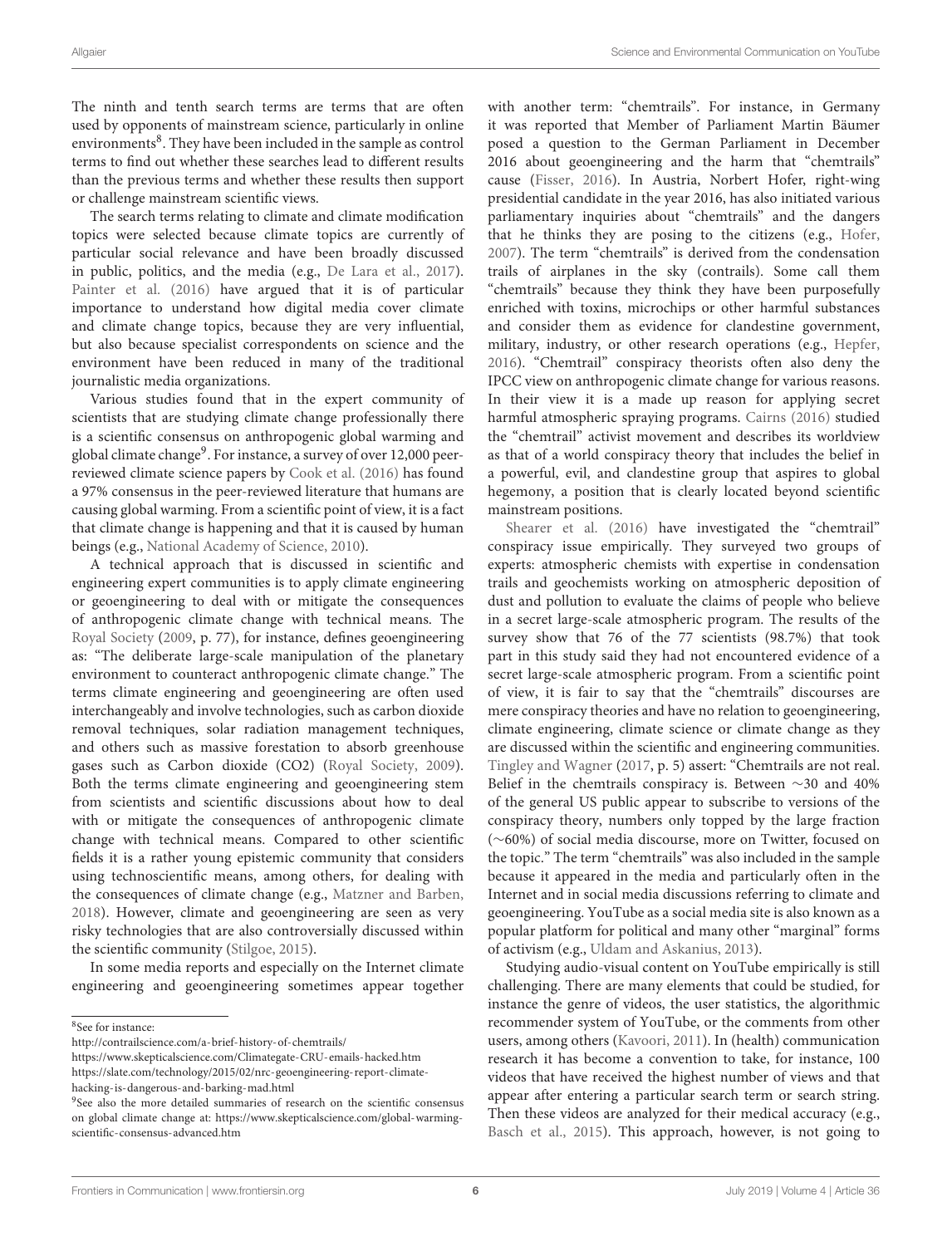provide answers to the question what people will find, if they use YouTube as a search engine. It will only answer the question what the quality and medical accuracy of videos are that have been viewed most often, no matter how users found them.

Another problem, that often builds up on the question of content is the questions of searching (many users use YouTube also as a search engine): the over-reliance on particular search engines (e.g., Google) and the increasing personalization of internet searches may not only help finding the information and content one is looking for, but by privileging some results over others they are actually also hiding other results and making it much more difficult to find particular contents. This problem is exacerbated by the personalization and individualization of searches, which results in more of the same kind of content being shown to users (e.g., the so-called "filter bubble" or "echo chamber") and often the search results are not transparent at all (e.g., [Pariser, 2011\)](#page-13-31). This means that two users who are using the same search term on the same platform might get different search results. The methodological consequence is that sampling online content via search engines is problematic, since personalized searches and the "filter bubble" [\(Pariser, 2011\)](#page-13-31) or "echo chamber" problem will most likely distort the results and lead to various biases [\(Emmer and Strippel, 2015\)](#page-13-32).

An innovative methodological approach presented in this contribution is to use the online anonymity network  $Tor^{10}$  $Tor^{10}$  $Tor^{10}$  in order to alleviate potential biases that are results of personalized internet searches. The free software and open network Tor directs Internet traffic through a free, worldwide, volunteer network of thousands of relays. Location, destination and IP address are encrypted multiple times in this process through randomly selected Tor relays and only the final relay decrypts the innermost layer of encryption and sends the original data to its destination without revealing the source IP address (e.g., [Nicol, 2016\)](#page-13-33). In the research presented the Tor software has been installed and used to search for 10 keywords on YouTube relating to climate science, climate change, and climate manipulation (with cookies being deleted and cache being cleared). Each search has been repeated at least three times using default search settings in English without restrictions, each time with a new identity provided by the Tor anonymity network. This procedure has been applied in order to obtain a randomized sample and to circumvent the filter bubble problem.

All search results have been recorded. If more than 80% of the results in the third search were the same as in the first and second search (which was the case in all searches conducted), the results of the third search on YouTube for a particular search term were taken as basis for the analysis of the first 20 videos that YouTube provided on the result page (that is typically all results from YouTube's first result page, see also: [Rieder et al., 2018\)](#page-13-34). This research strategy was adopted in order to have an approximation on what an average (Tor) internet user finds if she or he searches for a particular term on YouTube. The first 20 results encompass all the results that a YouTube search provides for a particular search term on its first result page. These 20 videos have been selected and analyzed individually because these are the videos that are most likely to be noticed by the users if they are searching for information on YouTube.

The sample of this study consists of 200 videos, 20 videos for each search term. The searches have been carried out incrementally between January 31, 2015 and December 15, 2015. Two search terms have been added later on ("climate manipulation" on April 29, 2016 and "climate modification" on December 5, 2018) in order to enlarge the size of the sample. All textual and numerical information that YouTube provides for each video (such as the number of views) has been captured and archived. In order to study climate, climate change, and climate engineering on YouTube, this study selected 200 YouTube videos and analyzed them using qualitative thematic analysis. A heuristic classification tool has been applied for further categorization. Four categories have been created to classify the YouTube videos:

- 1. Videos supporting mainstream science and the scientific consensus view on human induced climate change<sup>[11](#page-6-1)</sup> (Category 1)
- 2. Discussion and debate formats in which mainstream science is discussed with opponents and no particular position is advocated in the video ("journalistic balance") (Category 2)
- 3. Videos propagating denial of scientific mainstream positions, such as denial of human-induced climate change (Category 3)
- 4. Conspiracy theories about science and technology without reference to actual scientific discussions (Category 4)

The videos have been watched one by one. Duplicate videos (videos that appeared in previous searches using other search terms) were omitted and another video further down the search results was selected instead, so that no video was analyzed more than once in the sample. Irrelevant videos (such as advertisement clips for heat pumps found using the search term "climate modification") were also omitted and another video further down the list of search results was selected instead.

The main focus on the analysis of the selected videos was on whether or not they adhere or challenge the scientific consensus on climate change. The results of the IPCC reports from 2013 onwards have been regarded as the scientific consensus view, with the main conclusion that humans are the "dominant cause" of global warming since the  $1950s^{12}$  $1950s^{12}$  $1950s^{12}$ . While watching the videos memos were taken about all statements that relate to climate change in the video. In this sense "memoing" was employed as a procedural and analytical strategy [\(Birks et al., 2008\)](#page-12-16). If the majority of these statements adhered to the IPCC position the video was classified in category 1 (also when the content was about climate/geoengineering). If the adhering and contradicting statements about climate change (or climate/geoengineering) were balanced the video was placed in category 2. If the majority of the statements on the memos was related to climate change and

<span id="page-6-1"></span> $^{11}\mathrm{The}$  reports of the IPCC form the basis for the scientific consensus view on mademade climate change. For a list of their assessment reports see: [https://www.ipcc.](https://www.ipcc.ch/reports/) [ch/reports/](https://www.ipcc.ch/reports/)

<span id="page-6-2"></span><sup>&</sup>lt;sup>12</sup>See for instance: Working Group I contribution to the Fifth Assessment Report of the Intergovernmental Panel on Climate Change (IPCC) Climate Change 2013: The Physical Science Basis. Online:<https://www.ipcc.ch/report/ar5/wg1/>

<span id="page-6-0"></span><sup>10</sup>TOR: The Onion Router,<https://www.torproject.org>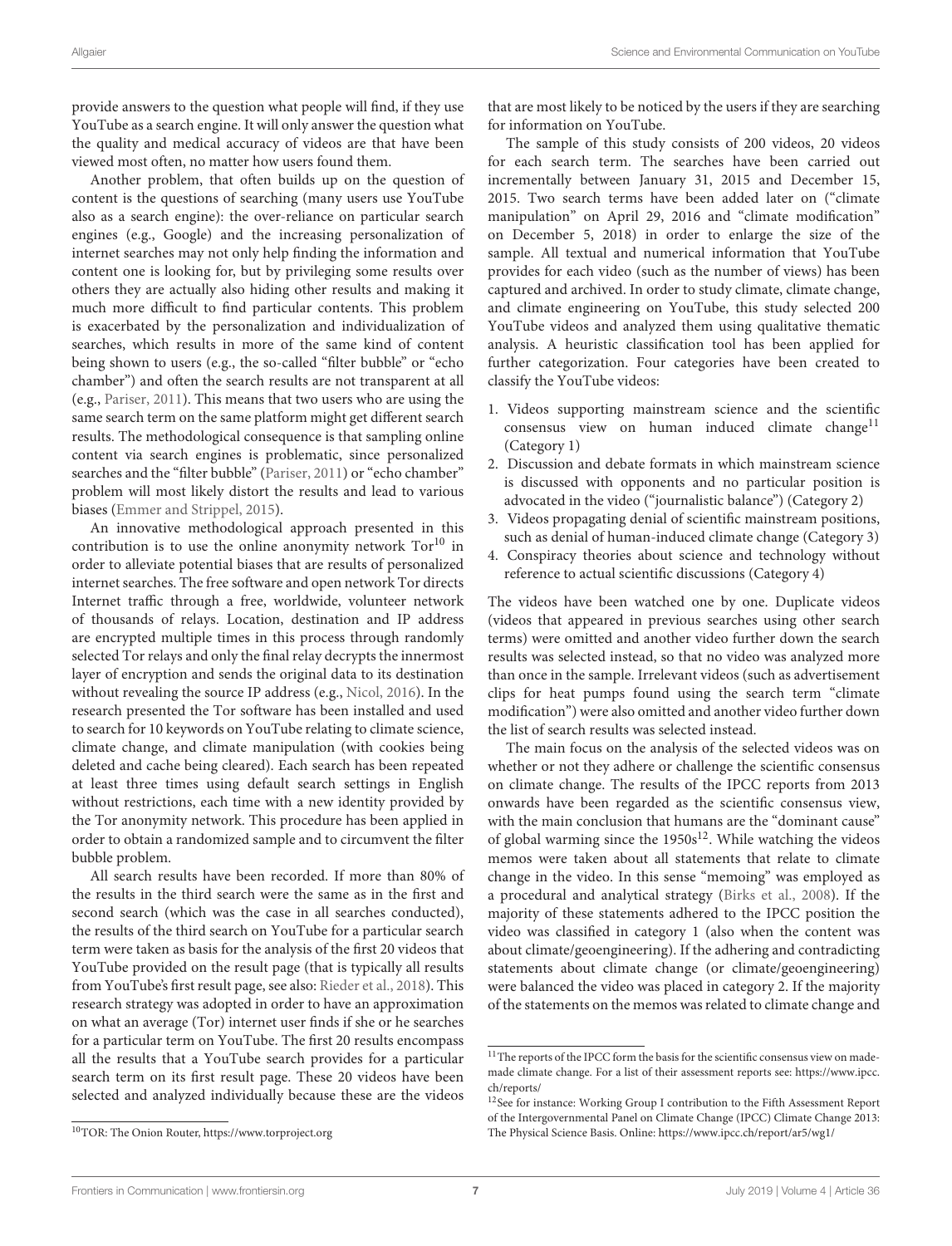contradicted the IPCC position the video was placed in category 3. If the statements in the videos were related to issues of climate or climate change or climate/geoengineering but advocating a position that endorsed the "chemtrails" theory (or similar conspiracy theories about secret climate/weather manipulations) then the video was placed in category 4.

After the videos have been categorized it was calculated how many views the different categories of videos have received and what kind of videos were viewed most often. On YouTube counting views is a way of evaluating success. [Van Es \(2019\)](#page-14-13) argues that the number of views videos on YouTube receive is the pervasive category enacted through the platform. The last step of the analysis examined if evidence for strategically distorted communications as reported by [Erviti et al. \(2018\)](#page-13-18) could be found in the sample of YouTube videos. This step involved also the meta information provided with the individual videos, such as the descriptions and tags of the video, or the comment sections.

# RESULTS

The sample contains 200 videos that have been analyzed and classified in four different categories. The oldest video in the sample was uploaded on September 22, 2008. The most recent video included in the sample was uploaded on October 18, 2018. The shortest video in the sample is only 37 s long, while the longest video is 2 h, 4 min, and 27 s. Ninety of the 200 videos in the sample are <10 min long.

The videos included in the sample encompassed different types of styles and genres, but most of them are either snippets or excerpts from previously broadcast professional TV programs (see also: [De Lara et al., 2017\)](#page-13-19) or self-made amateur videos. A few of the videos in the sample are also public talks and academic presentations. **[Table 1](#page-8-0)** shows the distribution of the videos along the four categories that were created to categorize the videos corresponding to their stance toward mainstream scientific positions.

For the search terms Climate, Climate Change, Climate Science, and Global Warming, the absolute majority of videos in the sample adhere to the scientific consensus view. Most of them are parts of TV news programs or professional TV documentaries that in general accurately explain climate change and global warming, and often also underline the serious negative consequences of man-made climate change for people, animals, and plants. Many of the clips of these four search terms also feature quotes or comments from eminent climate scientists and researchers. A few of these video clips are TED talks<sup>[13](#page-7-0)</sup>, or internet videos from scientific institutions, such as the Royal Society. Only some of the videos for these four search terms (9 out of 80 videos) challenged mainstream scientific positions, and even fewer videos (2 of 80 videos) are discussion formats in which climate scientists discuss climate change with climate change deniers.

The picture changes entirely if we focus on the videos that appear as results in the searches for Geoengineering, Climate Manipulation, Climate Hacking, Climate Engineering, Climate Modification, and Chemtrails. Here the majority of the videos (97 of 120 videos) oppose scientific consensus views or promulgate straightforward non-scientific conspiracy theories. Very few of the videos in this case explain the scientific rationale and engineering ideas behind possible attempts to manipulate or "engineer" the climate as a reaction to global climate change. However, there is one TED talk and a few academic contributions from various universities and research institutes, and one interview with a scientist from a BBC TV program that try to do so. In the case of these search terms one mostly finds selfmade and amateur videos of protagonists who believe in the socalled "chemtrail" conspiracy theory, which claims that sinister and evil forces spray the population with toxic substances from airplanes for various reasons, but also a range of videos from people who deny man-made climate change for various reasons. In the "chemtrail" case the same protagonists appear over and over again in many of the videos. For instance, "chemtrail" conspiracy activist Dane Wigington<sup>[14](#page-7-1)</sup> uploaded 10 of the 120 videos on his own YouTube channel and is mentioned in the titles of five more videos, and appearing and quoted in various other videos. Many of the titles, descriptions and comments of the "chemtrail" conspiracy videos call on the viewers to share and distribute the videos widely and to do their part to raise public awareness of the worldwide "chemtrail" conspiracy.

The results for the search terms Geoengineering and Climate Modification are particularly striking in this context: in this case 92.5 percent of the search results adhere to the "chemtrail" conspiracy theory. The search term Climate Hacking addresses various issues; it is a non-scientific term for climate manipulations but also refers to hacked emails from climate scientists, that climate change deniers (unsuccessfully) used as evidence against human-induced climate change [\(Holliman,](#page-13-35) [2011\)](#page-13-35). Most of the videos that appear as results in this case are clearly challenging mainstream scientific positions. Another interesting result is that 95 percent of the videos that came up as results for the search term Chemtrails were from users that believe in the "chemtrail" conspiracy and there is only one video in the sample that attempts to challenge the conspiracy theory about "chemtrails" in any way.

The number of views that a video received on YouTube is displayed along the video. YouTube counts a view after a user has watched a video for at least 30 s (see also: Van Es, [2019\)](#page-14-13)<sup>[15](#page-7-2)</sup>. In total, the videos supporting the scientific consensus view had slightly more views<sup>[16](#page-7-3)</sup> (16,941,949 views) than those either denying climate change (685,068 views)

<span id="page-7-0"></span><sup>13</sup>Self-description on their website: TED (Technology, Entertainment, Design) Talks are influential videos from expert speakers on education, business... See: <https://www.ted.com/talks>

<span id="page-7-1"></span> $^{14}\rm{Dane}$  Wigington is connected to the website [http://www.geoengineeringwatch.](http://www.geoengineeringwatch.org) [org](http://www.geoengineeringwatch.org) and runs an own YouTube channel with more than 86,700 subscribers [December 30, 2018]: [https://www.youtube.com/user/danewigington/.](https://www.youtube.com/user/danewigington/) This YouTube channel is connected to three more YouTube channels named: Geoengineering Watch, GeoengineeringWatch.org, Geo Watch.

<span id="page-7-2"></span><sup>15</sup>See for instance: [http://marketingland.com/whats-a-video-view-on-facebook](http://marketingland.com/whats-a-video-view-on-facebook-only-3-seconds-vs-30-at-youtube-128311)[only-3-seconds-vs-30-at-youtube-128311](http://marketingland.com/whats-a-video-view-on-facebook-only-3-seconds-vs-30-at-youtube-128311)

<span id="page-7-3"></span><sup>&</sup>lt;sup>16</sup>It must be mentioned here that there is the possibility that the numbers of views YouTube videos are said to receive could be manipulated. See for instance: [https://www.nytimes.com/interactive/2018/08/11/technology/youtube](https://www.nytimes.com/interactive/2018/08/11/technology/youtube-fake-view-sellers.html)[fake-view-sellers.html](https://www.nytimes.com/interactive/2018/08/11/technology/youtube-fake-view-sellers.html)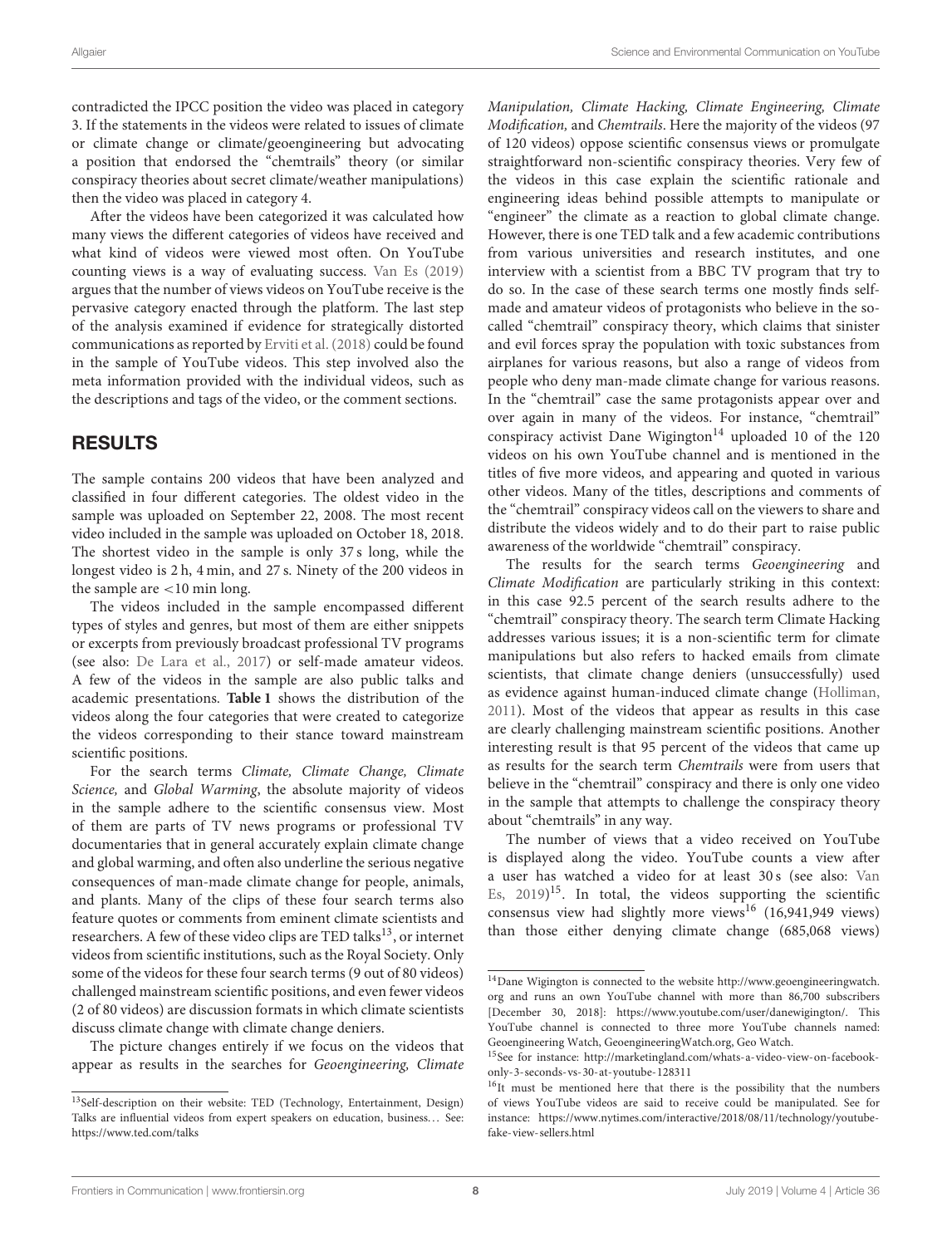### <span id="page-8-0"></span>**TABLE 1** | Distribution of YouTube videos in the sample  $(n = 200)$ .

| Search term                                            | <b>Scientific consensus</b><br>view    | <b>Debate format</b><br>(balanced) | Climate change<br>denial        | <b>Chemtrail conspiracy</b>            | Sum                                   |
|--------------------------------------------------------|----------------------------------------|------------------------------------|---------------------------------|----------------------------------------|---------------------------------------|
| <b>Chemtrails</b><br>No of views:                      | 1(5%)<br>82,352 views (1.5%)           |                                    |                                 | 19 (95%)<br>5,410,057 views (98.5%)    | 20 (100%)<br>5,492,409 views (100%)   |
| Climate<br>No of views:                                | 18 (90%)<br>1,255,805 views (95.7%)    |                                    | 1(5%)<br>25,076 views (1.9%)    | 1(5%)<br>31,915 views (2.4%)           | 20 (100%)<br>1,312,796 views (100%)   |
| <b>Climate Change</b><br>No of views:                  | 18 (90%)<br>6,419,912 views (95.4%)    | 1(5%)<br>284,533 views (4.2%)      | 1(5%)<br>22,991 views (0.3%)    |                                        | 20 (100%)<br>6,727,436 views (100%)   |
| <b>Climate</b><br><b>Engineering</b><br>No of views:   | 9(45%)<br>17,127 views (5.4%)          |                                    |                                 | 11 (55%)<br>300,269 views (94.6%)      | 20 (100%)<br>317,396 views (10%)      |
| <b>Climate Hacking</b><br>No of views:                 | 6 (30%)<br>85,836 views (13.7%)        | 1(5%)<br>160 views (0.02%)         | 5(25%)<br>153,607 views (24.5%) | 8 (40%)<br>386,563 views (61.7%)       | 20 (100%)<br>626,166 views (100%)     |
| Climate<br><b>Manipulation</b><br>No of views:         | 2(10%)<br>1,801 views (0.7%)           | 1(5%)<br>78,452 views (31.04%)     | $2(10\%)$<br>252 views (0.1%)   | 15 (75%)<br>172,228 views (68.15%)     | 20 (100%)<br>252,733 views (100%)     |
| <b>Climate</b><br><b>Modification:</b><br>No of views: | 1(5%)<br>1,904 views (0.02%)           |                                    |                                 | 19 (95 %)<br>8,448,635 views (99.98%)  | 20 (100%)<br>8,450,539 views (100%)   |
| <b>Climate Science</b><br>No of views:                 | 16 (80%)<br>2,592,520 views (93.5%)    | 1(5%)<br>51,251 views (1.8%)       | 3(15%)<br>129,432 views (4.7%)  |                                        | 20 (100%)<br>2,773,203 views (100%)   |
| Geoengineering<br>No of views:                         | $2(10\%)$<br>29,752 views (1,9%)       |                                    |                                 | 18 (90%)<br>1,504,920 views (98.1%)    | 20 (100%)<br>1,534,672 views (100%)   |
| <b>Global Warming</b><br>No of views:                  | 16 (80%)<br>6,454,940 views (94.8%)    |                                    | 4 (20%)<br>353,710 views (5.2%) |                                        | 20 (100%)<br>6,808,650 views (100%)   |
| Sum<br>No of views:                                    | 89 (44.5%)<br>16,941,949 views (49.4%) | 4(2%)<br>414,396 views (1.2%)      | 16 (8%)<br>685,068 views (2%)   | 91 (45.5%)<br>16,254,587 views (47.4%) | 200 (100%)<br>34,296,000 views (100%) |

or supporting the conspiracy theory about "chemtrails"  $(16,254,587$  views)<sup>[17](#page-8-1)</sup>. However, taken together the videos opposing the mainstream scientific position received 16,939,655 views, only 2,294 views less than the videos which are following the scientific consensus view. The videos found using the search terms Chemtrails (5,410,057 views) and Climate Modification (8,448,635 views) had the most views among the videos that are opposing the scientific mainstream view.

There are 48 videos in the sample that had more than 100,000 views (see **[Table 2](#page-9-0)**). Most of these were "chemtrails" conspiracy videos (20 videos). Parts of programs or whole programs taken from professional media organizations, such as footage from public or commercial TV stations came second (15 videos). Clips from Science YouTubers such as Veritasium or SciShow (four videos) were third in numbers for views; furthermore, there were professional learning videos (two videos); videos from scientific institutions (The International Geosphere-Biosphere Program and The Intergovernmental Panel on Climate Change IPCC) (two videos); climate change denial videos (two videos); and one amateur music video, one TED talk video; and one amateur documentary video.

Various "chemtrail" conspiracy videos have had more than 100,000 views. Among them are for instance the video "CIA Whistleblower Speaks Out About Climate Engineering..." uploaded by Dane Wigington on October 10, 2016 which was found using the search term Climate Modification. The video is the recording of a presentation by Kevin Shipp, introduced as a former CIA officer, in which he is publicly speaking out on what he thinks is the "shadow government" of the United States which is conducting secret weather modification programs and experiments. Another "chemtrail" conspiracy video is titled "What in the World are they spraying?" uploaded by Justin Wallis on December 10, 2010. It was found using the search term Chemtrails. This video is made in the genre of a documentary that uses investigative journalism to expose what the makers understand as the "truth" about the "chemtrail" conspiracy.

Videos from professional media organizations are for instance from the US HBO TV program Last Week Tonight with John Oliver and titled "Climate Change Debate." It was found using the search term Climate. This humorous video endorses the scientific mainstream position and uses real people in a sketch to show what the percentage of climate scientists is that supports the view that humans cause climate change. Another video from a professional media outlet is from National Geographic. It is titled "Global Warming 101" and was found using the search term Global Warming. A documentary video by Discovery Channel titled "Global Warming, What you need to know, with Tom Brokaw" was found using the search term Global

<span id="page-8-1"></span> $^{17}{\rm A}$  Google Trends [\(www.google.com/trends\)](www.google.com/trends) analysis of the interest in  $YouTube$ search terms during the sample period revealed that the search terms Climate, Climate Change, Global Warming were most popular during the sample period, followed by the search terms Chemtrails and Climate Science.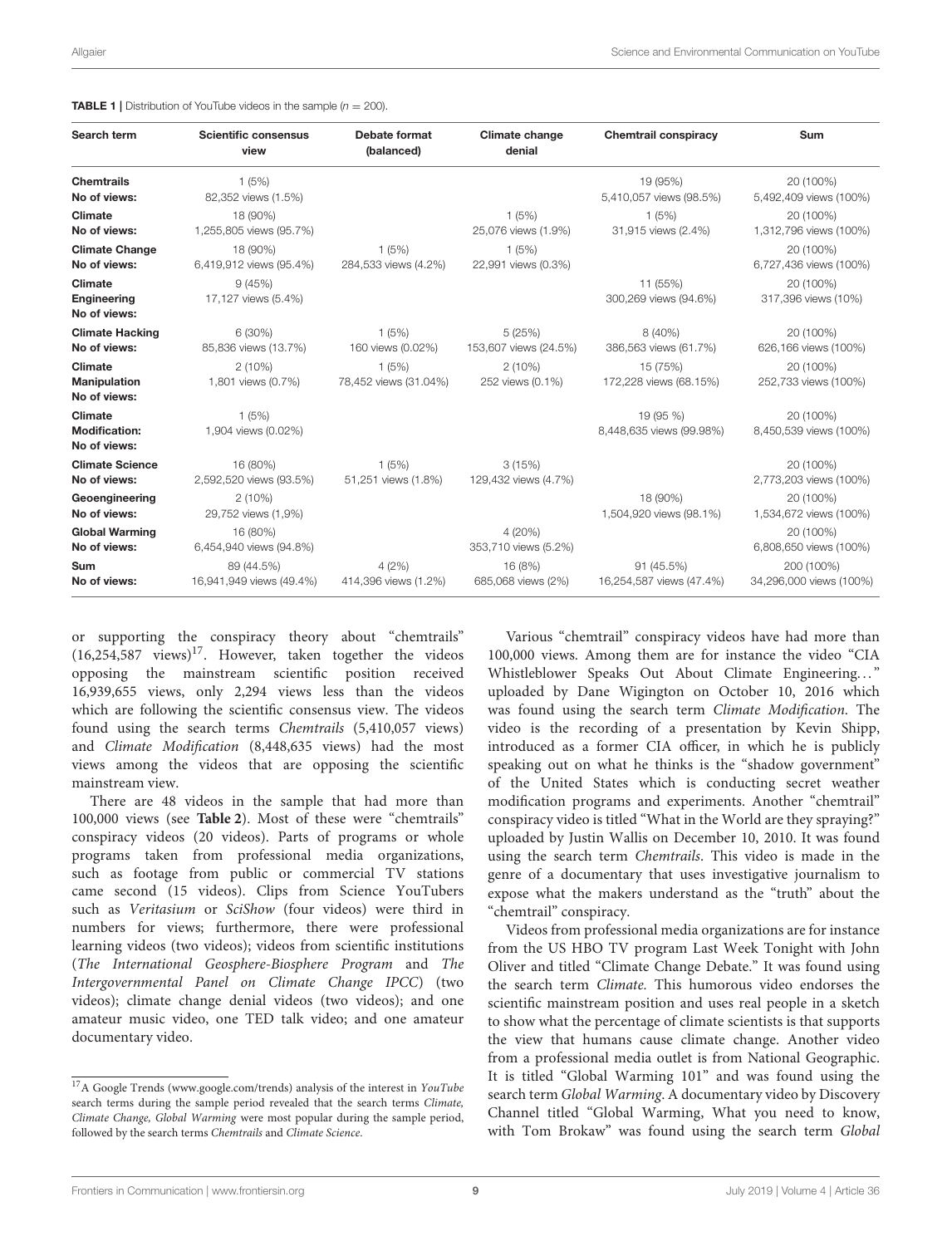<span id="page-9-0"></span>TABLE 2 | *YouTube* videos in the sample with more than 100,000 views/1,000,000 views.

| YouTube videos in the sample with more than 100,000 views |
|-----------------------------------------------------------|
|-----------------------------------------------------------|

| Chemtrail Conspiracy Videos                                 | 20 videos |
|-------------------------------------------------------------|-----------|
| Professional Media Content (mainly from TV stations)        | 15 videos |
| Science YouTubers                                           | 4 videos  |
| Scientific Institutions                                     | 2 videos  |
| Professional Leaning Videos                                 | 2 videos  |
| Climate Change Denial Videos                                | 2 videos  |
| Amateur Music Videos                                        | 1 video   |
| <b>TED talk</b>                                             | 1 video   |
| <b>Amateur Documentary Videos</b>                           | 1 video   |
| Sum                                                         | 48 videos |
| YouTube videos in the sample with more than 1,000,000 views |           |
| Chemtrail Conspiracy Videos                                 | 3 videos  |
| Professional Media Content (mainly from TV stations)        | 3 videos  |
| YouTubers                                                   | 1 video   |
| Sum                                                         | 7 videos  |

Warming. The most watched video from science YouTubers was a video from Veritasium titled "13 Misconceptions about Global Warming," that was found using the search term Global Warming. This video debunks misconceptions about global warming and explains the scientific findings concerning global warming. The most watched video from a scientific institution was "Climate Change: The State of the Science" by the International Geosphere-Biosphere Program, which was found using the search term Climate Science. The second most watched video from a scientific institution was called "English—Climate Change 2013: The Physical Science Basis" by the Intergovernmental Panel on Climate Change (IPCC), which was also found using the search term Climate Science. Both videos explain and review the evidence and data that speak for anthropogenic climate change.

However, only seven videos had more than 1,000,000 views in the sample. These were videos from professional TV stations (Last Week Tonight with John Oliver on HBO [4,9 million views]; the National Geographic climate clip [2,3 million views], and the documentary on the Discovery Channel [1,1 million views]). The video by the Science YouTuber Veritasium ("13 misconceptions about climate change") had 1,7 million views. A conspiracy video titled "Something unseen is happening worldwide (2017–2018)" uploaded by the user THAT IS IMPOSSIBLE on August 28, 2017 had staggering 5,3 million views, it is the video with most views in the sample. This video shows quite spectacular amateur footage of extreme weather events and of a solar eclipse and also various climate maps of the earth. Some added graphics and an unseen narrator suggest that some sort of sinister climate manipulation is going on that "they" want to keep a secret. The pseudo-documentary "What in the World are they spraying?" had 1,6 million views and the CIA whistleblower video uploaded by "chemtrails" activist Dane Wigington had 1,4 million views.

### **DISCUSSION**

YouTube is an important information source for many people when they want to find information about science and research (e.g., Medienpädagogischer Forschungsverbund Südwest, [2015;](#page-13-7) [Forum Wissenschaftskommunikation, 2016\)](#page-13-8). The research presented is particularly interested in the question what contents user find when they are searching for climate and climate modification topics on YouTube. The results of this exploratory research show that in the case of climate change, climate science and climate manipulation rather general search terms such as Climate, Climate Change, or Climate Science are most likely to bring up videos as results that confront the users in their majority with mainstream scientific positions on humaninduced climate change. The videos in this case are mainly videos or parts of videos from professional media organizations such as news programs and science documentaries. Here it is worth noting that almost all of the contents from professional media organizations in the sample endorse the mainstream scientific position on anthropogenic climate change (see also [Erviti et al.,](#page-13-18) [2018\)](#page-13-18). There are four more videos that come in debate or discussion formats in which climate experts meet climate change deniers. None of the videos in the sample from professional media organizations endorses or supports conspiracy theories such as the one around "chemtrails."

From a scientific point of view the quality of information of the videos in the sample from professional media organizations is higher than that of most of the user generated content found on YouTube (see also [Erviti et al., 2018\)](#page-13-18). However, there are various noteworthy exceptions: for instance, the video clips from Science YouTubers such as Veritasium or the SciShow are also of high scientific quality, and the quality of information in the science learning clips or videos of scientific institutions, but also in recorded academic lectures and talks is also high. These results indicate that YouTube could indeed be a very valuable tool for public science and environmental communication and for informing citizens about climate change and other science and research-based issues.

However, more specific search terms, such as Climate Engineering, Climate Modification, Geoengineering, or terms such as Climate Hacking or Chemtrails largely led to videos that confront the users with positions that challenge mainstream scientific positions on climate change, or to outspoken conspiracy theories about so-called "chemtrails"—an issue which poses a major challenge to climate change communication and the public communication of science, research and technology in general. The latter is particularly the case if users search for "Geoengineering" on YouTube. The "chemtrail" conspiracy theorists very successfully "occupied" or one could even say "hijacked" this once scientific term and relabeled it, based on their worldview of a global "chemtrails" conspiracy.

In this sense they are using a relatively recent scientific term for making their concern sound more scientific and possibly more reasonable to some people. From their point of view this strategy also has the advantage that "chemtrailers" can now jump on the bandwagon when there are actual scientific discussions and events addressing technical options of artificial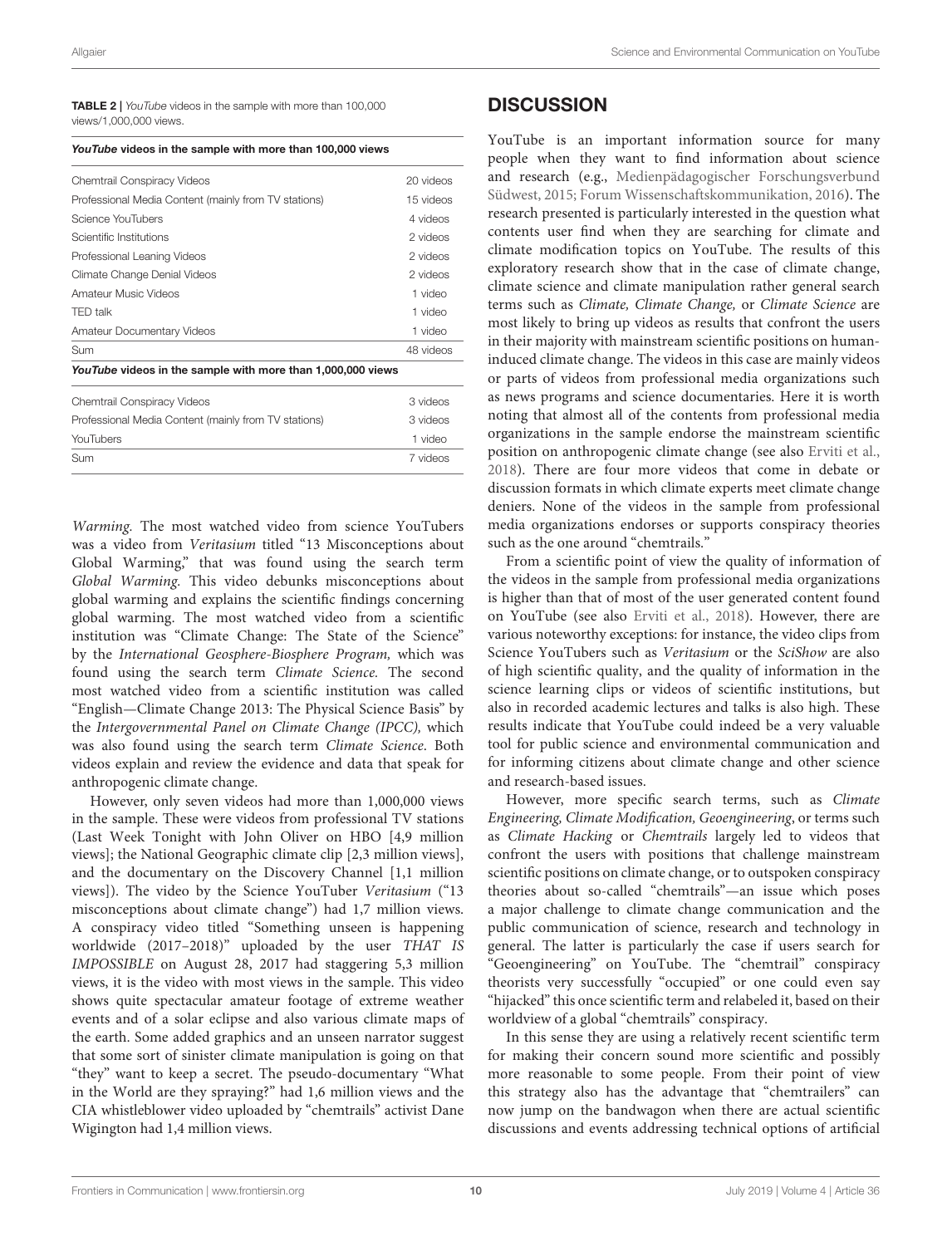climate modification or manipulation. In fact, "chemtrailers" explicitly advise their followers to use the scientific terms, in order not to be immediately identified as conspiracy theorists [\(Cairns, 2016\)](#page-12-15). On one of the most prominent "chemtrail" conspiracy websites [\(GeoEngineering Watch, 2015\)](#page-13-36) this strategy is explicitly expressed:

"The geoengineering term is related to hard science, the "chemtrails" term has no such verifiable basis but rather leads anyone that Googles the term straight to "conspiracy theory" and "hoax" definitions. Use the terms "climate engineering" and "geoengineering"."

This strategy could be identified as an attempt to manufacture internet bias in favor of the worldview of "chemtrail" conspiracy theorists. The purpose is directing internet users to videos and other contents supporting a conspirational worldview and diverting their attention from current scientific discussion about geoengineering or climate engineering, as they do actually take place among members of scientific communities. The usage of similar internet communication strategies and tactics has been applied also by other conspiracy theorists (see [König, 2013\)](#page-13-37).

Social media websites and video platforms without editorial control, such as YouTube, provide a very fertile ground for conspiracy theorists and opponents of mainstream science because there are no gatekeepers and hence no quality control is taking place on such channels. This means virtually everybody can upload contents no matter if they are accurate, verifiable, and truthful or not. The rise of social media therefore can raise doubts and also endanger trust in (climate) science, as was shown in recent discussions about fake news (e.g., Weingart and Guenther, [2016\)](#page-14-14). In democratic societies citizens should take part in decision-making processes, also about science and technology because they are constantly affected by them (e.g., [Nowotny,](#page-13-38) [2003\)](#page-13-38). This is especially true for climate and climate engineering politics, that affect the entire planet. However, this principle of democratic decision-making is damaged when citizens cannot inform themselves neutrally about such complex matters, such as for instance climate change or geoengineering, which will most likely become even more important and more controversial topics in the near future, when the impact and consequences of climate change become more severe and directly tangible.

It has been shown previously that groups that oppose mainstream science—such as creationist groups that oppose the theory of evolution for religious reasons—explicitly call their followers to make use of YouTube as an effective tool for "internet evangelism" [\(Allgaier, 2012\)](#page-12-17). In this context it should also be mentioned that videos from "chemtrailers," creationists and other opponents of mainstream science are often "mirrored" by their followers; a further strategy for manufacturing internet biases and disseminating content (see also: [Fish, 2016\)](#page-13-39). This means that whole videos or parts thereof are also uploaded by various followers and friends, often under various names and with different tags and keywords, so that the same kind of contents appear over and over again in various channels and under various headlines and tags. It is virtually impossible to dam up or delete the content once it has been uploaded and mirrored; the strategy here is to simply "flood" as many social media channels with partisan content

as possible. This practice is another aspect of manufactured internet biases and also applied to distort search results in favor of their own content. Furthermore, "chemtrail" conspiracy activists are using various further social media communication tactics and strategies, for instance they have learnt to use the mechanisms and guidelines for search engine optimization, so that their contents are easily found in internet searches. Another tactic that was found in the videos in the sample was using the comment sections from videos with scientific mainstream views to attack the content and scientific experts and posting links in order to redirect the internet traffic to their own videos.

One striking result of this research is that only one video has been found in the sample that opposed the "chemtrail" conspiracy theory, all other videos about "chemtrails" in the sample supported the conspiracy theory. The conspirational "chemtrail" videos sometimes also very elegantly mimic professional news, documentary and TV discussion formats as they are available from professional media organizations and networks, and they often portray "chemtrail" activists as professionals and experts with scientific and other forms of expertise and credentials. These videos are not from professional media organizations but nonetheless some of the conspiracy videos in the sample are produced along professional standards with high production values. The part of the scientific community that seriously engages with work on climate engineering or geoengineering is so far only very marginally present on YouTube and it seems that the public discourse on the two terms Climate Engineering and Geoengineering on YouTube is currently dominated by "chemtrail" conspiracy theorists.

In a review article on online communication on climate change [Schäfer \(2012\)](#page-14-15) noted that climate scientists and scientific institutions do not seem to be major players in online debates about climate change and climate politics. Overall, there are very few videos that try to mediate or initiate discussions between scientific climate change experts and climate change deniers (or conspiracy theorists). On YouTube the views on climate change and climate modification issues are highly polarized (see also: [Bessi et al., 2016\)](#page-12-18).

YouTube is indeed a boundary object around which various social worlds and "communities of practice" come together. Cat lovers, make up enthusiasts, gamers, fans of music videos and many other groups of users enjoy interacting with YouTube content. However, YouTube also has a huge potential for public science and environmental communication, but at the same time it also enables conspiracy theorists to highjack issues, tags and search terms, and redirect users to misleading information when they are actually searching for information on science and environmental topics. Others, such as the successful Science YouTubers, might talk about science on YouTube to make a living. On YouTube the scientific community is not necessarily a homogenous community of practice. The scientific consensus view on climate change provided by the IPCC is more or less successfully represented on YouTube. This might also be a result of various political endeavors and a highly professional communication apparatus. The specific subgroup of scientists, however, that is concerned with climate engineering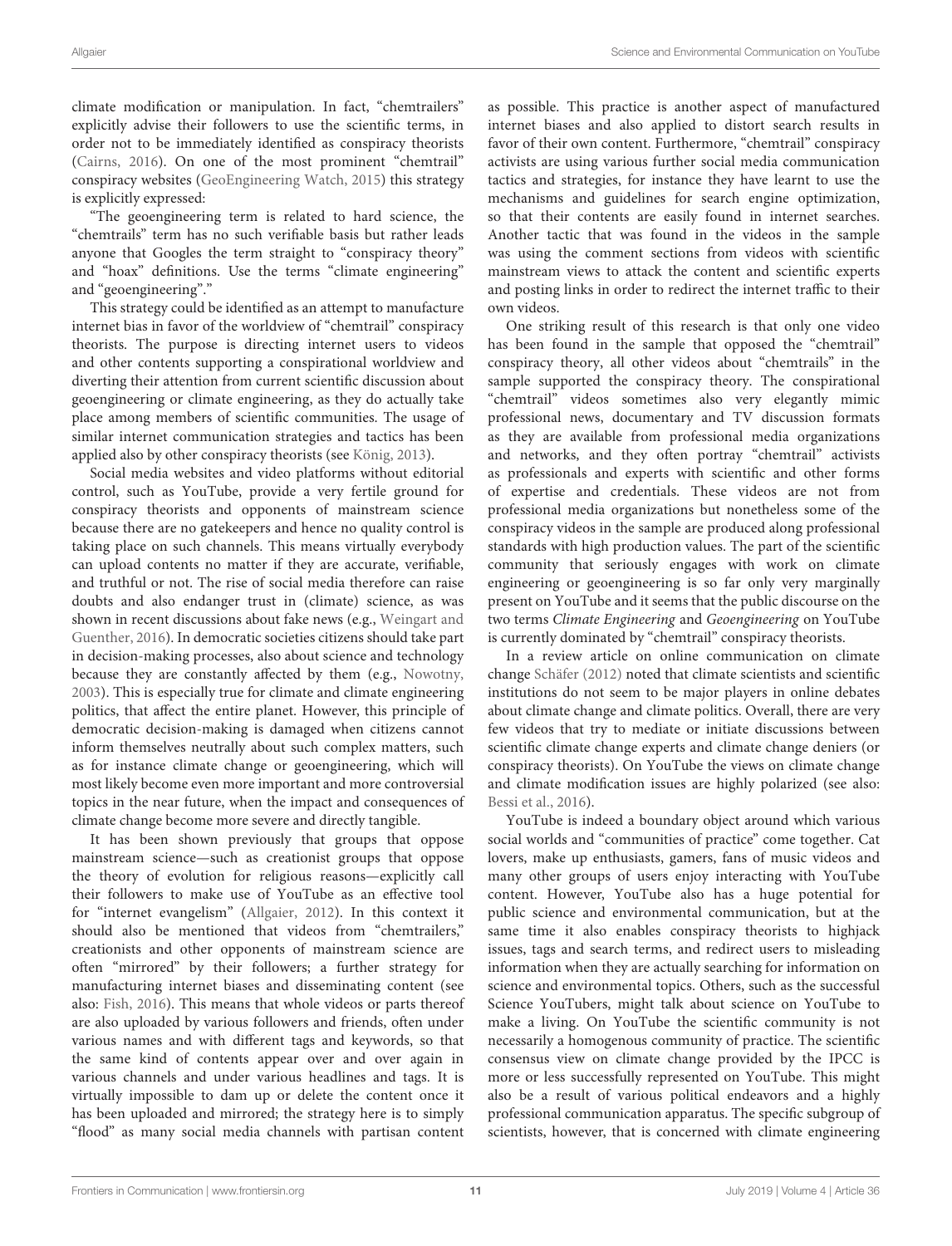or geoengineering was not very successful in making their voices heard on YouTube so far.

Minority expertise and scientific reputation does not count on YouTube; every user can talk about almost anything. As an archive used by different communities for entirely different purposes it needs active engagement and adaptation to the rules that YouTube provides. These rules are not transparent, they are changing from time to time and need to be learnt by making use of the boundary object. It is a learning process also in light of how the video platform and the other uses react to one's own behavior. [Rieder et al.](#page-13-34) [\(2018:](#page-13-34) 64) assert: "... the video platform arranges search ranking in a way that allows highly active "niche entrepreneurs" to gain exceptional levels of visibility. Feeding on controversy and loyal audiences, these channels consistently appear in top positions, even if their videos most often receive fewer views than more mainstream or conciliatory voices."

From all that could be learnt so far we see that it is necessary that the scientists make use of the YouTube object themselves and don't let themselves be represented by anyone else if they want to stay in charge of the discussions they open up. Overall, it still seems fair to say that YouTube and other online video-sharing websites have an enormous potential as tools for science and environmental education and communication and the professional communities from these subject areas will do well to engage effectively with these communication channels. Various researchers and institutions have recognized that scientific and research institutions should be more proactive when it comes to science and environmental communication via online video formats (e.g., [Allgaier, 2016\)](#page-12-4). [Haslam et al. \(2019\)](#page-13-15) therefore provide a useful set of guidelines for increasing the probability that a video will be found and watched from among the huge number of videos that are uploaded every day. These guidelines could easily be adapted for practical use in science and environmental communication.

The results of this study come with caveats. The research strategy adopted here only allows for a snapshot picture on what is happening on YouTube given the used search terms, based on a rather specific population of YouTube users, at specific points in time[18](#page-11-0). It might be the case that users that make use of the Tor anonymity service might have different views on science, research, and conspiracy theories than other parts of the population and also that they use video-sharing sites such as YouTube for different purposes, or interpret YouTube videos differently that other internet users. According to the self-description on the Tor website<sup>[19](#page-11-1)</sup> it is a variety of normal citizens and specialist users that uses the Tor tool for various reasons. In addition, YouTube is a particularly lively website with very heavy internet traffic that is constantly in flux and possible results are likely to change very quickly, also because the company is changing its search algorithms from time to time. This exploratory study tried to shed some light on what kind of information users find when they use YouTube as a search engine for climate related information.

However, searching on YouTube is not the only way how to encounter YouTube videos: users might as well find them because they are recommended on other social media channels (such as Facebook or Twitter etc.), or because they are embedded in blogs, websites or news reports, or maybe because friends or colleagues have send out links to YouTube videos in emails etcetera. If a YouTube video has many views this does not automatically mean that the majority of users endorse the content of the video. For instance, it might be that some users watch some videos just to amuse themselves and are actually deeply opposed to what they seen in the video.

Also, the research presented here is exploratory in nature and focused on only a few elements of YouTube (video content, number of views). In follow-up research it will be of interest to include further elements for a more complete picture, such as the number of likes, comments (see [Shapiro and Park, 2015\)](#page-14-5) selfdescriptions, numbers of subscribers to video channels, the YouTube recommender system and various others (e.g., see [Spartz et al., 2017\)](#page-14-6).

The results of this research show that there is still an unsolved problem and reason for concern: various individuals and groups that oppose mainstream scientific positions already gained a strong foothold on such channels and seem to have learnt very well how to use them to their advantage. More research on how such groups use YouTube and other social media sites is needed in order to counter them successfully [\(Leshner, 2012\)](#page-13-40). In addition to research, strategies and actions from scientific and (climate) research organizations and the science communication community are also required for reaching out to citizens via social media and webvideo channels in general, and also for reacting effectively to wrong claims, antiscientific, and conspirational content (e.g., [Zollo et al., 2017\)](#page-14-16).

YouTube has been accused persistently from various angles for promoting extreme (political) worldviews<sup>[20](#page-11-2)</sup>, particularly unsuitable and "disturbing" contents<sup>[21](#page-11-3)</sup>, for promoting conspiracy theories and for systematically distorting the truth<sup>[22](#page-11-4)</sup>. How exactly YouTube's search algorithms are working is intransparent, but it is known that they are being changed from time to time[23](#page-11-5). The business model of YouTube is to provide an internet infrastructure to users so that they can

<span id="page-11-1"></span><span id="page-11-0"></span> $^{18}\mathrm{A}$  lesson learnt by conducting this research is that in similar research in the future all videos should ideally be sampled on the same day. This would, for instance, make a comparison of the number of views and other metadate more accurate. <sup>19</sup>See:<https://2019.www.torproject.org/about/torusers.html.en>

<span id="page-11-2"></span><sup>20</sup>For instance: [https://www.nytimes.com/2018/03/10/opinion/sunday/youtube](https://www.nytimes.com/2018/03/10/opinion/sunday/youtube-politics-radical.html)[politics-radical.html](https://www.nytimes.com/2018/03/10/opinion/sunday/youtube-politics-radical.html)

[https://www.vox.com/policy-and-politics/2018/9/24/17883330/dave-rubin-ben](https://www.vox.com/policy-and-politics/2018/9/24/17883330/dave-rubin-ben-shapiro-youtube-reactionary-right-peterson)[shapiro-youtube-reactionary-right-peterson](https://www.vox.com/policy-and-politics/2018/9/24/17883330/dave-rubin-ben-shapiro-youtube-reactionary-right-peterson)

<span id="page-11-3"></span><sup>21</sup>For instance: [https://medium.com/@jamesbridle/something-is-wrong-on-the](https://medium.com/@jamesbridle/something-is-wrong-on-the-internet-c39c471271d2)[internet-c39c471271d2](https://medium.com/@jamesbridle/something-is-wrong-on-the-internet-c39c471271d2)

[https://www.buzzfeednews.com/article/charliewarzel/youtube-is-addressing-its](https://www.buzzfeednews.com/article/charliewarzel/youtube-is-addressing-its-massive-child-exploitation-problem)[massive-child-exploitation-problem](https://www.buzzfeednews.com/article/charliewarzel/youtube-is-addressing-its-massive-child-exploitation-problem)

<span id="page-11-4"></span><sup>22</sup>For instance: [https://www.theguardian.com/science/2019/feb/17/study-blames](https://www.theguardian.com/science/2019/feb/17/study-blames-youtube-for-rise-in-number-of-flat-earthers)[youtube-for-rise-in-number-of-flat-earthers.](https://www.theguardian.com/science/2019/feb/17/study-blames-youtube-for-rise-in-number-of-flat-earthers)

[https://www.theguardian.com/technology/2018/feb/02/how-youtubes-](https://www.theguardian.com/technology/2018/feb/02/how-youtubes-algorithm-distorts-truth)

[algorithm-distorts-truth.](https://www.theguardian.com/technology/2018/feb/02/how-youtubes-algorithm-distorts-truth) <https://algotransparency.org/>

<span id="page-11-5"></span><sup>23</sup>See for instance: [http://www.replayscience.com/blog/how-does-the-youtube](http://www.replayscience.com/blog/how-does-the-youtube-algorithm-work/)[algorithm-work/](http://www.replayscience.com/blog/how-does-the-youtube-algorithm-work/)

[http://techtipswithtea.com/youtube-tips/youtube-changes-algorithm-2017](http://techtipswithtea.com/youtube-tips/youtube-changes-algorithm-2017-what-it-means-for-you/) [what-it-means-for-you/](http://techtipswithtea.com/youtube-tips/youtube-changes-algorithm-2017-what-it-means-for-you/)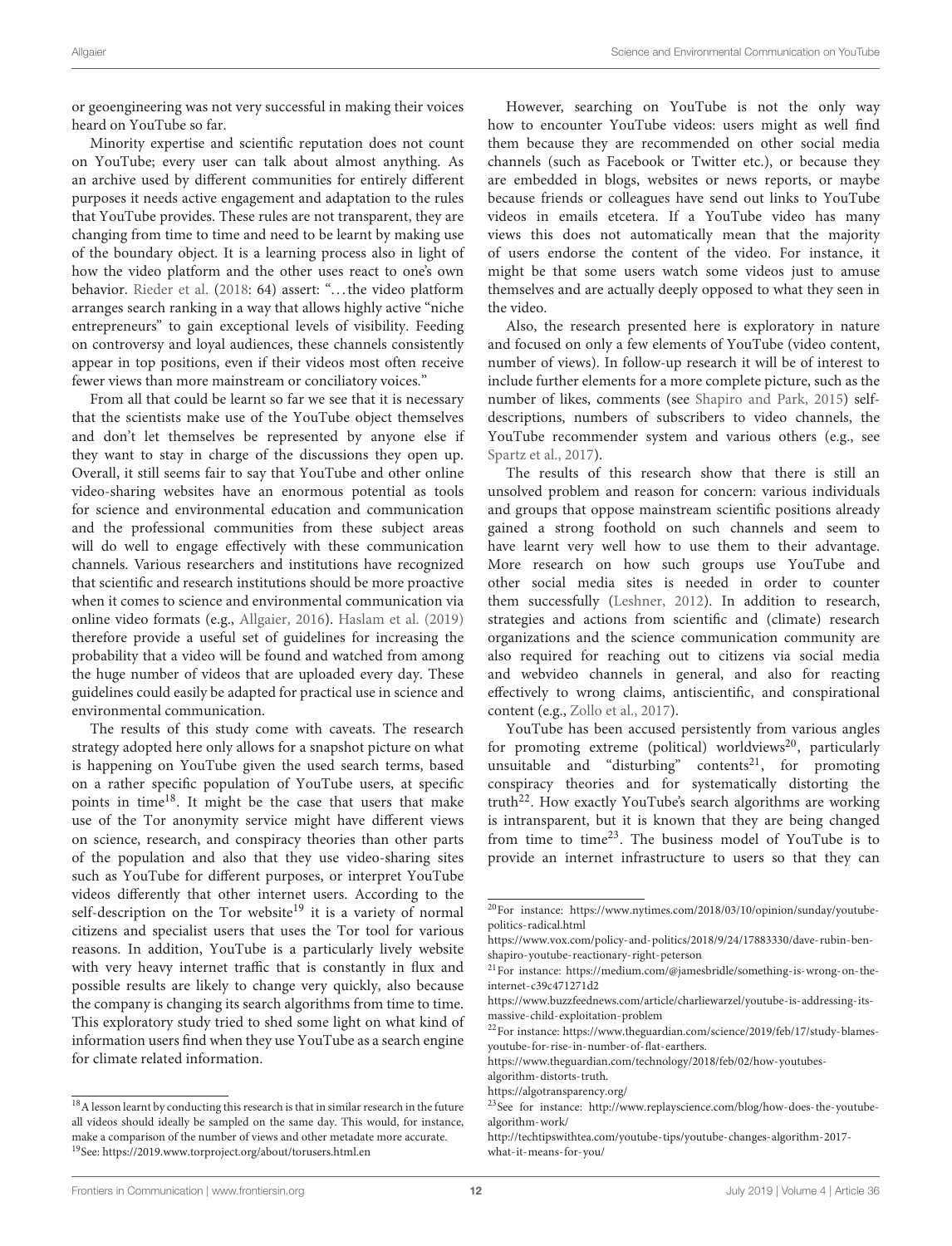upload content and watch videos, comment on them and so on. YouTube can then sell advertisement space and the data it generates by observing the behavior of its users. From this point of view, it does not matter for YouTube whether users upload or watch conspiracy videos, as long as this brings further traffic to their site. In fact, also some of the conspiracy videos in the sample are being monetized by the users by showing ads or advertising T-Shirts and other items with motives of conspiracy theories.

However, it has been reported that YouTube staff have recognized the problem of spreading misinformation on climate change and conspiracy theories such as the one around "chemtrails" [\(Hirji, 2018\)](#page-13-41). In July 2018 YouTube started placing short descriptions from Wikipedia and Encyclopedia Britannica next to videos on topics that propagate conspiracy theories in order to fight misinformation<sup>24</sup>. So far the effects of countering misinformation this way are unknown and audience and reception research would be desirable in order to find out more about how different parts of the population perceive and make sense of various contents about climate change and climate engineering and other scientific topics on online video platforms such as YouTube.

In addition, still very little is known about what kind of scientific content can be found on YouTube and other online video-sharing websites and also about who it is that is producing and uploading it (e.g., [Erviti and Stengler, 2016\)](#page-13-14). So far it has also been difficult to obtain randomized samples of YouTube and other social media content and one possible solution advocated in this contribution that could easily be transferred to further research is to use the free software and open network Tor for sampling purposes. Further research is also needed on how various other potentially controversial scientific, technological or environmental subjects are depicted on YouTube and other video-sharing websites, ideally in comparison across other social media platforms (see: [Tingley and Wagner, 2017,](#page-14-11) [Pearce et al., 2018\)](#page-13-17).

Further research questions must address what kind of actors produce and upload online videos and what the effects and perceptions of these videos are, and also what types of content and videos are especially successful and popular. The academic examination of YouTube and online video-sharing in general has just begun and it is likely that online video traffic is going to grow further in the near future. A solid methodological repertoire to study practices and consequences of online video-sharing empirically is urgently required and empirical and theoretical work needs to draw on various disciplines and interdisciplinary exchange in order to illuminate this interesting and influential social phenomenon.

# AUTHOR CONTRIBUTIONS

The author confirms being the sole contributor of this work and has approved it for publication.

# **REFERENCES**

- <span id="page-12-17"></span>Allgaier, J. (2012). On the shoulders of YouTube: science in music videos. Sci. Commun. 35, 266–275. doi: [10.1177/1075547012454949](https://doi.org/10.1177/1075547012454949)
- <span id="page-12-4"></span>Allgaier, J. (2016). "Wo Wissenschaft auf Populärkultur trifft," in Web Video Wissenschaft, eds T. Körkel and K. Hoppenhaus (Heidelberg: Spektrum der Wissenschaft), 15–24. doi: [10.1007/978-3-658-12898-2\\_13](https://doi.org/10.1007/978-3-658-12898-2_13)
- <span id="page-12-8"></span>Allgaier, J. (2018). "Science and medicine on YouTube," in Second International Handbook of Internet Research, eds J. Hunsinger, L. Klastrup, M. M. Allen, [and M. Mathew \(Wiesbaden: Springer\), 1–21. doi: 10.1007/978-94-024-](https://doi.org/10.1007/978-94-024-1202-4_1-1) 1202-4\_1-1
- <span id="page-12-7"></span>Allgaier, J., and Svalastog, A. L. (2015). The communication aspects of the Ebola virus disease outbreak in Western Africa - do we need to counter one, two, or many epidemics? Croat. Med. J. 56, 496–499. doi: [10.3325/cmj.2015.56.496](https://doi.org/10.3325/cmj.2015.56.496)
- <span id="page-12-10"></span>Anderson, A. A., Brossard, D., Scheufele, D. A., Xenos, M. A., and Ladwig, P. (2013). The "Nasty Effect:" Online incivility and risk perceptions of emerging technologies. J. Comput. Med. Commun. 19, 373–387. doi: [10.1111/jcc4.12009](https://doi.org/10.1111/jcc4.12009)
- <span id="page-12-6"></span>Artworx (2015). Social Media Nutzung in Österreich. Vienna: Artworks. Available online at:<https://www.artworx.at/social-media-nutzung-in-oesterreich/> (accessed July 3, 2019).
- <span id="page-12-11"></span>Askanius, T., and Uldam, J. (2011). Online social media for radical politics: climate change activism on YouTube. Int. J. Electronic Governance 4, 69–84. doi: [10.1504/IJEG.2011.041708](https://doi.org/10.1504/IJEG.2011.041708)
- <span id="page-12-9"></span>Basch, C. H., Basch, C. E., Ruggles, K. V., and Hammond, R. (2015). Coverage of the Ebola virus disease epidemic on YouTube. Disaster Med. Public Health Prep. 9, 531–535. doi: [10.1017/dmp.2015.77](https://doi.org/10.1017/dmp.2015.77)
- <span id="page-12-5"></span>Berland, G. K., Elliott, M. N., Morales, L. S., Algazy, J. I., Kravitz, R. L., Broder, M. S., et al. (2001). Health information on the internet: accessibility, quality, and readability in English and Spanish. JAMA 285, 2612–2621. doi: [10.1001/jama.285.20.2612](https://doi.org/10.1001/jama.285.20.2612)
- <span id="page-12-18"></span>Bessi, A., Zollo, F., Del Vicario, M., Puliga, M., Scala, A., Caldarelli, G., et al. (2016). Users polarization on Facebook and Youtube. PLoS ONE 11:e0159641. doi: [10.1371/journal.pone.0159641](https://doi.org/10.1371/journal.pone.0159641)
- <span id="page-12-16"></span>Birks, M., Chapman, Y., and Francis, K. (2008). Memoing in qualitative research: probing data and processes. J. Res. Nurs. 13, 68–75. doi: [10.1177/1744987107081254](https://doi.org/10.1177/1744987107081254)
- <span id="page-12-13"></span>Bowker, G., and Star, S. (1999). Sorting Things Out: Classification and Its Consequences. Cambridge, MA: MIT Press.
- <span id="page-12-0"></span>Boykoff, M. T., and Roberts, J. T. (2007). Media Coverage of Climate Change: Current Trends, Strengths, Weaknesses. Human Development Report 2007/2008: Fighting Climate Change: Human Solidarity in a Divided World. New York, NY: Human Development Report Office.
- <span id="page-12-2"></span>Brossard, D. (2013). New media landscapes and the science information consumer. PNAS [110 \(Suppl. 3\), 14096–14101. doi: 10.1073/pnas.12127](https://doi.org/10.1073/pnas.1212744110) 44110
- <span id="page-12-3"></span>Brossard, D., and Scheufele, D. A. (2013). Science, new media, and the public. Science 339, 40–41. doi: [10.1126/science.1232329](https://doi.org/10.1126/science.1232329)
- <span id="page-12-1"></span>Buck, H. J. (2013). "Climate engineering: spectacle, tragedy or solution? A content analysis of news media framing," in Interpretive Approaches to Global Climate Governance. Deconstructing the Greenhouse, eds C. Methmann, D. Rothe, and B. Stephan (New York, NY: Routledge), 166–181.
- <span id="page-12-12"></span>Burgess, J., and Green, J. (2009). YouTube: Online Video and Participatory Culture. Cambridge: Polity.
- <span id="page-12-15"></span>Cairns, R. (2016). Climates of suspicion: 'chemtrail' conspiracy narratives and the international politics of geoengineering. Geogr. J. 182, 70–84. doi: [10.1111/geoj.12116](https://doi.org/10.1111/geoj.12116)
- <span id="page-12-14"></span>Cook, J., Oreskes, N., Doran, P. T., Anderegg, W. R. L., Verhegen, B., and Maibach, E. W., et al (2016). Consensus on consensus: a synthesis of consensus estimates on human-caused global warming. Environ. Res. Lett. 11:048002. doi: [10.1088/1748-9326/11/4/048002](https://doi.org/10.1088/1748-9326/11/4/048002)

<sup>24</sup>See: [https://youtube.googleblog.com/2018/07/building-better-news](https://youtube.googleblog.com/2018/07/building-better-news-experience-on.html)[experience-on.html](https://youtube.googleblog.com/2018/07/building-better-news-experience-on.html)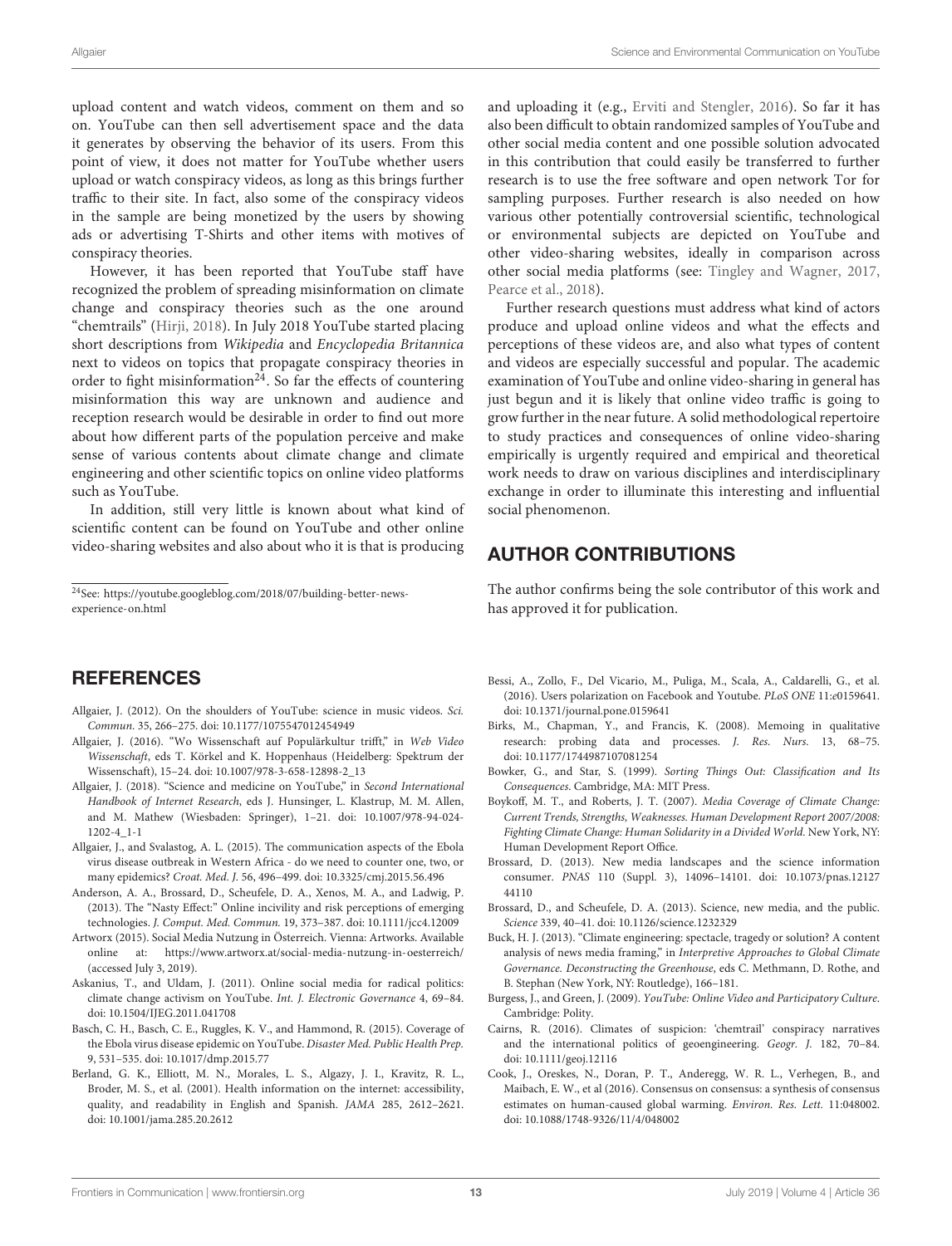- <span id="page-13-19"></span>De Lara, A., García Avilés, J. A., and Revuelta, G. (2017). Online video on climate change: a comparison between television and web formats. J. Sci. Commun. 16, 1–32. doi: [10.22323/2.16010204](https://doi.org/10.22323/2.16010204)
- <span id="page-13-32"></span>Emmer, M., and Strippel, C. (2015). "Stichprobenziehung für Online-Inhaltsanalyse: Suchmaschinen und Filter Bubbles," in Digitale Methoden in der Kommunikationswissenschaft, eds A. Maireder, J. Ausserhofer, C. Schumann and M. Taddicken (Berlin: Digital Communication Research), 275–300.
- <span id="page-13-18"></span>Erviti, M. C., Azevedo, J., and Codina, M. (2018). "When science becomes controversial," in Communicating Science and Technology Through Online Video, eds B. León and M. Bourk (London: Routledge), 41–54. doi: [10.4324/9781351054584-4](https://doi.org/10.4324/9781351054584-4)
- <span id="page-13-14"></span>Erviti, M. C., and Stengler, E. (2016). Online science videos: an exploratory study with major professional content providers in the United Kingdom. J. Sci. Commun. 15, 1–15. doi: [10.22323/2.15060206](https://doi.org/10.22323/2.15060206)
- <span id="page-13-39"></span>Fish, A. (2016). Mirroring the videos of Anonymous: cloud activism, living networks, and political mimesis. Fibreculture J. 26, 85–107. doi: [10.15307/fcj.26.191.2015](https://doi.org/10.15307/fcj.26.191.2015)
- <span id="page-13-28"></span>Fisser, D. (2016). Chemtrails: CDU-Abgeordneter Bäumer Lässt Nicht Locker. Neue Osnabrücker Zeitung. Retrieved from: [https://www.noz.de/deutschland](https://www.noz.de/deutschland-welt/niedersachsen/artikel/825465/chemtrails-cdu-abgeordneter-baeumer-laesst-nicht-locker)[welt/niedersachsen/artikel/825465/chemtrails-cdu-abgeordneter-baeumer](https://www.noz.de/deutschland-welt/niedersachsen/artikel/825465/chemtrails-cdu-abgeordneter-baeumer-laesst-nicht-locker)[laesst-nicht-locker](https://www.noz.de/deutschland-welt/niedersachsen/artikel/825465/chemtrails-cdu-abgeordneter-baeumer-laesst-nicht-locker) (accessed December 23, 2016).
- <span id="page-13-8"></span>Forum Wissenschaftskommunikation (2016). Wissenschaftsbarometer 2016: Eine repräsentative Meinungsumfrage. Berlin: Forum Wissenschaftskommunikation. Retrieved from: [http://www.wissenschaft-im-dialog.de/projekte/](http://www.wissenschaft-im-dialog.de/projekte/wissenschaftsbarometer/) [wissenschaftsbarometer/](http://www.wissenschaft-im-dialog.de/projekte/wissenschaftsbarometer/) (accessed July 3, 2019).
- <span id="page-13-23"></span>Gehl, R. (2009). YouTube as archive: who will curate this digital Wunderkammer? Int. J. Cultural Stud. 12, 43–60. doi: [10.1177/1367877908098854](https://doi.org/10.1177/1367877908098854)
- <span id="page-13-11"></span>Geipel, A. (2017). "Die audiovisuelle Vermittlung von Wissenschaft auf YouTube," in Perspektiven der Wissenschaftskommunikation im Digitalen Zeitalter, eds P. Weingart, H. Wormer, A. Wenninger, and R. Hüttl (Weilerswist: Velbrück), 188–195.
- <span id="page-13-12"></span>Geipel, A. (2018). "Wissenschaft@YouTube," in Knowledge in Action. Neue Formen der Kommunikation in der Wissensgesellschaft, eds E. Lettkemann, R. Wilke, and H. Knoblauch (Wiesbaden: Springer), 137–164. doi: [10.1007/978-3-658-18337-0\\_6](https://doi.org/10.1007/978-3-658-18337-0_6)
- <span id="page-13-36"></span>GeoEngineering Watch (2015). Approaching People on the Topic of Geoengineering. Retrieved from:<https://www.geoengineeringwatch.org/how-to-get-involved/> (accessed July 3, 2019).
- <span id="page-13-3"></span>Haarkötter, H., and Wergen, J. (2019). Das YouTubiversum: Chancen und Disruptionen der Onlinevideo-Plattform in Theorie und Praxis. Wiesbaden: Springer VS. doi: [10.1007/978-3-658-22846-0](https://doi.org/10.1007/978-3-658-22846-0)
- <span id="page-13-22"></span>Hartley, J. (2012). Digital Futures for Cultural and Media Studies. Chichester: John Wiley & Sons. doi: [10.4324/9780203814284](https://doi.org/10.4324/9780203814284)
- <span id="page-13-15"></span>Haslam, K., Doucette, H., Hachey, S., MacCallum, T., Zwicker, D., Smith-Brilliant, M., et al. (2019): YouTube videos as health decision aids for the public: an integrative review. Can. J. Dent. Hyg. 53, 53–66.
- <span id="page-13-30"></span>Hepfer, K. (2016). Verschwörungstheorien: Eine Philosophische Kritik der Unvernunft, Vol. 1701. Bonn: bpd Schriftenreihe.
- <span id="page-13-41"></span>Hirji, Z. (2018). YouTube Is Fighting Back Against Climate Misinformation. BuzzFeed. Retrieved from: [https://www.buzzfeednews.com/article/zahrahirji/](https://www.buzzfeednews.com/article/zahrahirji/youtube-climate-change-denial) [youtube-climate-change-denial](https://www.buzzfeednews.com/article/zahrahirji/youtube-climate-change-denial) (accessed August 7, 2018).
- <span id="page-13-29"></span>Hofer, N. (2007). Anfrage der Abgeordneten Ing. Norbert Hofer und weiterer Abgeordneter an den Bundesminister Land- und Forstwirtschaft, Umwelt und Wasserwirtschaft betreffend Freisetzung von Chemikalien in der Atmosphäre zur Beeinflussung des Klimas. Wien: Parlamentsdirektion. Retrieved from: [https://](https://www.parlament.gv.at/PAKT/VHG/XXIII/J/J_00551/fnameorig_074612.html) [www.parlament.gv.at/PAKT/VHG/XXIII/J/J\\_00551/fnameorig\\_074612.html](https://www.parlament.gv.at/PAKT/VHG/XXIII/J/J_00551/fnameorig_074612.html) (accessed March 22, 2007).
- <span id="page-13-35"></span>Holliman, R. (2011). Advocacy in the tail: exploring the implications of 'climategate' for science journalism and public debate in the digital age. Journalism 12, 832–846. doi: [10.1177/1464884911412707](https://doi.org/10.1177/1464884911412707)
- <span id="page-13-20"></span>Jaspal, R., Turner, A., and Nerlich, B. (2014). Fracking on YouTube: exploring, risks, benefits, and human values. Environ. Values 23, 501–527. doi: [10.3197/096327114X13947900181473](https://doi.org/10.3197/096327114X13947900181473)
- <span id="page-13-2"></span>Kalogeropolous, A., Cherubini, F., and Newman, N. (2016). The Future of Online News Video. Oxford: Reuters Institute.
- <span id="page-13-21"></span>Kavoori, A. (2011). Reading YouTube: The Critical Viewer's Guide. New York, NY: Peter Lang.
- <span id="page-13-1"></span>Keith, D. (2013). A Case for Climate Engineering. Cambridge, Mass: MIT Press. doi: [10.7551/mitpress/9920.001.0001](https://doi.org/10.7551/mitpress/9920.001.0001)
- <span id="page-13-37"></span>König, R. (2013). "Zur ambivalenten Position von marginalisiertem Wissen im Internet," in Konspiration. Soziologie des Verschwörungsdenkens, eds A. Anton, M. Schetsche, and W. Michael (Wiesbaden: Springer), 203–220. doi: [10.1007/978-3-531-19324-3\\_9](https://doi.org/10.1007/978-3-531-19324-3_9)
- <span id="page-13-6"></span>Korakakis, G., Pavlatou, E. A., Palyvos, J. A., and Spyrellis, N. (2009). 3D visualization types in multimedia applications for science learning: A case study for 8th grade students in Greece. Comput. Educ. 52, 390–401. doi: [10.1016/j.compedu.2008.09.011](https://doi.org/10.1016/j.compedu.2008.09.011)
- <span id="page-13-9"></span>Körkel, T., and Hoppenhaus, K. (eds.). (2016). Web Video Wissenschaft – Ohne Bewegtbild läuft nichts mehr im Netz: Wie Wissenschaftsvideos das Publikum erobern. Heidelberg: Spektrum der Wissenschaft.
- <span id="page-13-5"></span>León, B., and Bourk, M. (2018). Communicating Science and Technology Through Online Video. London: Routledge. doi: [10.4324/9781351054584](https://doi.org/10.4324/9781351054584)
- <span id="page-13-40"></span>Leshner, A. (2012). Capably communicating science. Science 337:777. doi: [10.1126/science.1227898](https://doi.org/10.1126/science.1227898)
- <span id="page-13-13"></span>Lovell, J. (2015). YouTube's Rock Stars of Science Make a Splash a VidCon. Scientific American. Retrieved from: [https://blogs.scientificamerican.com/guest-blog/](https://blogs.scientificamerican.com/guest-blog/youtube-s-rock-stars-of-science-make-a-splash-a-vidcon1) [youtube-s-rock-stars-of-science-make-a-splash-a-vidcon1](https://blogs.scientificamerican.com/guest-blog/youtube-s-rock-stars-of-science-make-a-splash-a-vidcon1) (accessed July 30, 2015).
- <span id="page-13-27"></span>Matzner, N., and Barben, D. (2018). "Verantwortungsvoll das Klima manipulieren? Unsicherheit und Verantwortung im Diskurs um Climate Engineering," in Unsicherheit als Herausforderung für die Wissenschaft, eds N. Janich and L. Rhein (Berlin: Peter Lang), 143–178.
- <span id="page-13-7"></span>Medienpädagogischer Forschungsverbund Südwest (2015). JIM 2015 Jugend, Information, (Multi-) Media Basisstudie zum Medienumgang 12- bis 19-Jähriger in Deutschland. Stuttgart: Landesanstalt für Kommunikation Baden-Württemberg (LFK). Retrieved from: [http://](http://www.mpfs.de/fileadmin/files/Studien/JIM/2015/JIM_Studie_2015.pdf) [www.mpfs.de/fileadmin/files/Studien/JIM/2015/JIM\\_Studie\\_2015.pdf](http://www.mpfs.de/fileadmin/files/Studien/JIM/2015/JIM_Studie_2015.pdf) (accessed July 3, 2019).
- <span id="page-13-16"></span>Michael, M. (2017). Destroying iPhones: feral science and the antithetical citizen. Public Understand. Sci. 27, 731–744. doi: [10.1177/0963662517738149](https://doi.org/10.1177/0963662517738149)
- <span id="page-13-10"></span>Muñoz Morcillo, J., Czurda, K., and Robertson-von Trotha, C. Y. (2016). Typologies of the popular science web video. J. Sci. Commun. 15, 1–32. doi: [10.22323/2.15040202](https://doi.org/10.22323/2.15040202)
- <span id="page-13-25"></span>National Academy of Science (2010). Advancing the Science of Climate Change. Washington, DC: The National Academies Press.
- <span id="page-13-33"></span>Nicol, W. (2016). A Beginner's Guide to TOR. Digital Trends. Available online at: [https://www.digitaltrends.com/computing/a-beginners-guide-to-tor-how](https://www.digitaltrends.com/computing/a-beginners-guide-to-tor-how-to-navigate-through-the-underground-internet/)[to-navigate-through-the-underground-internet/](https://www.digitaltrends.com/computing/a-beginners-guide-to-tor-how-to-navigate-through-the-underground-internet/) (accessed January 19, 2016).
- <span id="page-13-38"></span>Nowotny, H. (2003). Democratising expertise and socially robust knowledge. Sci. Public Policy [30, 151–156. doi: 10.3152/147154303781](https://doi.org/10.3152/147154303781780461) 780461
- <span id="page-13-0"></span>Oreskes, N., and Conway, E. M. (2010). Merchants of Doubt: How a Handful of Scientists Obscured the Truth on Issues From Tobacco Smoke to Global Warming. New York, NY: Bloomsbury Press.
- <span id="page-13-24"></span>Painter, J., Erviti, M. C., Fletcher, R., Howarth, C., Kristiansen, S., León, B., et al. (2016). Something Old, Something New: Digital Media and the Coverage of Climate Change. Oxford: Oxford University Press.
- <span id="page-13-31"></span>Pariser, E. (2011). The Filter Bubble: What the Internet Is Hiding from You[. New York, NY: Penguin Press. doi: 10.3139/97834464](https://doi.org/10.3139/9783446431164) 31164
- <span id="page-13-17"></span>Pearce, W., Niederer, S., Özkula, S. M., and Querubín (2018). The social media life of climate change: Platforms, publics, and future imaginaries. WIREs Clim Change. 10:e569. doi: [10.1002/wcc.569](https://doi.org/10.1002/wcc.569)
- <span id="page-13-4"></span>Pew Research Center (2018). News Use Across Social Media Platforms 2018. Washington, DC: Pew Research Center. Retrieved from: [https://www.](https://www.journalism.org/2018/09/10/news-use-across-social-media-platforms-2018/) [journalism.org/2018/09/10/news-use-across-social-media-platforms-2018/](https://www.journalism.org/2018/09/10/news-use-across-social-media-platforms-2018/) (accessed July 3, 2019).
- <span id="page-13-34"></span>Rieder, B., Matamoros-Fernandez, A., and Coromina, O. (2018). From ranking algorithms to'ranking cultures': investigating the modulation of visibility in YouTube search results. Convergence 24, 50–68. doi: [10.1177/1354856517736982](https://doi.org/10.1177/1354856517736982)
- <span id="page-13-26"></span>Royal Society (2009). Geoengineering the Climate: Science, Governance and Uncertainty. London: The Royal Society. Retrieved from: [http://royalsociety.](http://royalsociety.org/policy/publications/2009/geoengineering-climate/) [org/policy/publications/2009/geoengineering-climate/](http://royalsociety.org/policy/publications/2009/geoengineering-climate/) (accessed July 3, 2019).